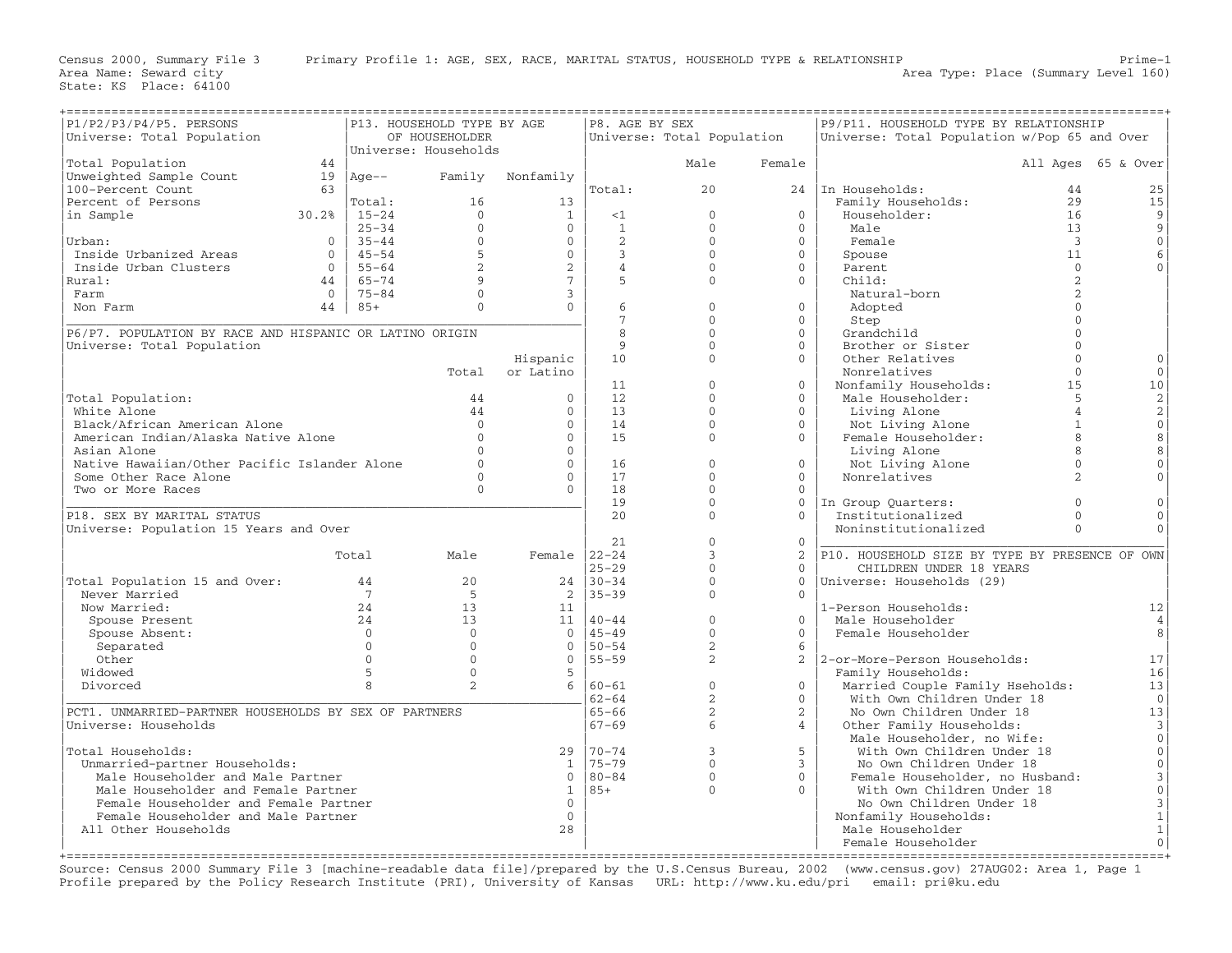Census 2000, Summary File 3 Primary Profile 2: GRANDPARENTS; FAMILY TYPE; CITIZENSHIP, BIRTHPLACE, ENTRY YEAR; LANGUAGE Prime−2 Area Name: Seward city and the seward city and the set of the set of the set of the Area Type: Place (Summary Level 160) State: KS Place: 64100

| PCT8. GRANDPARENTS BY LENGTH OF TIME RESPONSIBLE<br>FOR GRANDCHILDREN UNDER 18 YEARS                                                                                      |                | UNDER 18 YEARS BY AGE OF OWN CHILDREN                                                                                                                                                                                                                                                                              |                      | P15. FAMILY TYPE BY PRESENCE OF OWN CHILDREN   P21. PLACE OF BIRTH BY CITIZENSHIP STATUS<br>Universe: Total Population |                |
|---------------------------------------------------------------------------------------------------------------------------------------------------------------------------|----------------|--------------------------------------------------------------------------------------------------------------------------------------------------------------------------------------------------------------------------------------------------------------------------------------------------------------------|----------------------|------------------------------------------------------------------------------------------------------------------------|----------------|
| Universe: Population 30 Years and Over in Households   Universe: Families                                                                                                 |                |                                                                                                                                                                                                                                                                                                                    |                      | Total Population:                                                                                                      | 44             |
| Total Pop. 30+ in Households:                                                                                                                                             | 39             | Total Families:                                                                                                                                                                                                                                                                                                    | 16                   |                                                                                                                        |                |
|                                                                                                                                                                           |                |                                                                                                                                                                                                                                                                                                                    |                      | Native:                                                                                                                | 44             |
| Living with Own Grandchildren                                                                                                                                             |                |                                                                                                                                                                                                                                                                                                                    | 13                   | Born in State of Residence                                                                                             | 30             |
| Under 18 Years:                                                                                                                                                           | $\Omega$       | Married Couple Families:<br>With Own Children Under 18:<br>Under 6 Years Only                                                                                                                                                                                                                                      | $\overline{0}$       | Born in Other State in the                                                                                             |                |
| Grandparents Responsible for                                                                                                                                              |                |                                                                                                                                                                                                                                                                                                                    | $\bigcap$            | United States:                                                                                                         | 14             |
| Own Grandchildren Under 18 Years:                                                                                                                                         | $\Omega$       | Under 6 and 6 to 17 Years<br>6 to 17 Years<br>6 to 17 Years Only<br>No Own Children Under 18 13                                                                                                                                                                                                                    |                      | Northeast                                                                                                              | $\Omega$       |
| Length of Time --                                                                                                                                                         |                |                                                                                                                                                                                                                                                                                                                    |                      | Midwest                                                                                                                | $\overline{0}$ |
| Less Than 6 Months                                                                                                                                                        | $\Omega$       |                                                                                                                                                                                                                                                                                                                    |                      | South                                                                                                                  | 11             |
| 6 to 11 Months                                                                                                                                                            | $\Omega$       |                                                                                                                                                                                                                                                                                                                    |                      | West                                                                                                                   | $\overline{3}$ |
| 1 to 2 Years                                                                                                                                                              | $\Omega$       | Other Families:<br>Other Families:<br>Male Householder,<br>No Wife Present:<br>With Own Children Under 18:                                                                                                                                                                                                         | $\mathcal{E}$        | Born Outside the United States:                                                                                        | $\overline{0}$ |
| 3 to 4 Years                                                                                                                                                              | $\Omega$       |                                                                                                                                                                                                                                                                                                                    |                      | Puerto Rico                                                                                                            | $\mathbf{0}$   |
| 5 Years or More                                                                                                                                                           | $\Omega$       |                                                                                                                                                                                                                                                                                                                    | $\Omega$             | U.S. Island Areas                                                                                                      | $\Omega$       |
|                                                                                                                                                                           |                |                                                                                                                                                                                                                                                                                                                    | $\Omega$             | Born Abroad of American                                                                                                |                |
| Grandparents Not Responsible for<br>Own Grandchildren Under 18 Years                                                                                                      |                | Under 6 Years Only                                                                                                                                                                                                                                                                                                 | $\Omega$             | Parent(s)                                                                                                              | $\Omega$       |
|                                                                                                                                                                           | $\Omega$       |                                                                                                                                                                                                                                                                                                                    | $\Omega$             |                                                                                                                        |                |
|                                                                                                                                                                           |                | Under 6 and 6 to 17 Years<br>6 to 17 Years Only<br>No Own Children Under 18                                                                                                                                                                                                                                        | $\overline{0}$       | Foreign Born:                                                                                                          | $\mathbf{0}$   |
| Not Living with Own Grandchildren<br>Under 18 Years:                                                                                                                      |                |                                                                                                                                                                                                                                                                                                                    | $\Omega$             | Naturalized Citizen                                                                                                    | $\Omega$       |
|                                                                                                                                                                           | 39             |                                                                                                                                                                                                                                                                                                                    |                      | Not a Citizen                                                                                                          |                |
|                                                                                                                                                                           |                | Female Householder,<br>No Husband Present:                                                                                                                                                                                                                                                                         | $\mathcal{E}$        |                                                                                                                        |                |
| PCT9. HOUSEHOLD RELATIONSHIP BY GRANDPARENTS LIVING                                                                                                                       |                | Wo nusband filst<br>With Own Children Under 18:                                                                                                                                                                                                                                                                    |                      | 0 P19. LANGUAGE SPOKEN AT HOME BY ABILITY                                                                              |                |
| WITH OWN GRANDCHILDREN UNDER 18 YEARS BY                                                                                                                                  |                | Under 6 Years Only                                                                                                                                                                                                                                                                                                 | $\overline{0}$       | TO SPEAK ENGLISH                                                                                                       |                |
| RESPONSIBILITY FOR OWN GRANDCHILDREN                                                                                                                                      |                | $\frac{1}{2}$ of $\frac{1}{2}$ of $\frac{1}{2}$ of $\frac{1}{2}$ $\frac{1}{2}$ $\frac{1}{2}$ $\frac{1}{2}$ $\frac{1}{2}$ $\frac{1}{2}$ $\frac{1}{2}$ $\frac{1}{2}$ $\frac{1}{2}$ $\frac{1}{2}$ $\frac{1}{2}$ $\frac{1}{2}$ $\frac{1}{2}$ $\frac{1}{2}$ $\frac{1}{2}$ $\frac{1}{2}$ $\frac{1}{2}$ $\frac{1}{2}$ $\$ | $\Omega$             | Universe: Population 5 Years and Over                                                                                  |                |
| Universe: Population 30 Years and Over in                                                                                                                                 |                | 6 to 17 Years Only                                                                                                                                                                                                                                                                                                 |                      |                                                                                                                        |                |
| Households                                                                                                                                                                |                | No Own Children Under 18                                                                                                                                                                                                                                                                                           |                      | Total Population 5 and Over:                                                                                           | 44             |
|                                                                                                                                                                           |                |                                                                                                                                                                                                                                                                                                                    |                      |                                                                                                                        |                |
| Total Pop. 30+ in Households:                                                                                                                                             | 39             | P23. YEAR OF ENTRY BY CITIZENSHIP STATUS                                                                                                                                                                                                                                                                           |                      | Speak Only English                                                                                                     | 44             |
|                                                                                                                                                                           |                | Universe: Foreign-born Population                                                                                                                                                                                                                                                                                  |                      |                                                                                                                        |                |
| Householder or Spouse:<br>Householder or Spouse:<br>Living w/Own Grandchild Under 18:<br>Antila for Own Grandchild                                                        | 39             |                                                                                                                                                                                                                                                                                                                    |                      | Speak Spanish:                                                                                                         | $\mathbf{0}$   |
|                                                                                                                                                                           | $\bigcirc$     | Naturalized                                                                                                                                                                                                                                                                                                        | Not a                | Speak English "Very Well"<br>Speak English "Well"                                                                      | $\mathbf{0}$   |
|                                                                                                                                                                           | $\overline{0}$ | Year of Entry-- Citizen                                                                                                                                                                                                                                                                                            | Citizen              | Speak English "Well"                                                                                                   | $\overline{0}$ |
| Not Responsible for Own Grandchild                                                                                                                                        | $\bigcap$      |                                                                                                                                                                                                                                                                                                                    |                      | Speak English "Not Well"<br>Speak English "Not at All"                                                                 | $\mathbf{0}$   |
| Not Living w/Own Grandchild Under 18                                                                                                                                      | 39             | Total Foreign-born: 0<br>1990 to March 2000 0<br>1980 to 1989 0<br>Before 1980 0<br>The Theory Theory Theory Theory Theory Theory Theory Theory Theory Of Theory Of Theory Of Theory Of Theory Of Theory Of Theory Of Theory Of Theory                                                                             | $\Omega$             |                                                                                                                        | $\Omega$       |
|                                                                                                                                                                           |                |                                                                                                                                                                                                                                                                                                                    | $\Omega$<br>$\Omega$ |                                                                                                                        | $\overline{0}$ |
| Parent or Parent-in-Law of<br>Householder:                                                                                                                                | $\Omega$       |                                                                                                                                                                                                                                                                                                                    | $\Omega$             | Speak Other Indo-European Lang.:                                                                                       | $\Omega$       |
| Living w/Own Grandchild Under 18:                                                                                                                                         | $\Omega$       |                                                                                                                                                                                                                                                                                                                    |                      | Speak English "Very Well"<br>Speak English "Well"                                                                      | $\mathbf{0}$   |
| Responsible for Own Grandchild                                                                                                                                            | $\Omega$       | P22. YEAR OF ENTRY                                                                                                                                                                                                                                                                                                 |                      | Speak English "Not Well"<br>Speak English "Not at All"                                                                 | $\mathbf{0}$   |
| Not Responsible for Own Grandchild                                                                                                                                        | $\Omega$       | Universe: Foreign-born Population                                                                                                                                                                                                                                                                                  |                      |                                                                                                                        | $\Omega$       |
| Not Living w/Own Grandchild Under 18                                                                                                                                      | $\Omega$       |                                                                                                                                                                                                                                                                                                                    |                      |                                                                                                                        |                |
|                                                                                                                                                                           |                | Total Foreign-born Population:                                                                                                                                                                                                                                                                                     | $\Omega$             | Speak Asian/Pacific Island Lang.:                                                                                      | $\overline{0}$ |
| Other Relatives or Nonrelatives of                                                                                                                                        |                |                                                                                                                                                                                                                                                                                                                    |                      | Speak English "Very Well"                                                                                              | $\Omega$       |
| Householder:                                                                                                                                                              | $\Omega$       | 1995 to March 2000                                                                                                                                                                                                                                                                                                 | $\Omega$             | Speak English "Well"                                                                                                   | $\Omega$       |
|                                                                                                                                                                           |                | 1990 to 1994                                                                                                                                                                                                                                                                                                       | $\Omega$             |                                                                                                                        | $\mathbf{0}$   |
|                                                                                                                                                                           |                | 1985 to 1989                                                                                                                                                                                                                                                                                                       | $\cap$               | Speak English "Well"<br>Speak English "Not Well"<br>Speak English "Not at All"                                         | $\mathbf{0}$   |
| nous-contract.<br>Living w/Own Grandchild Under 18:<br>Responsible for Own Grandchild 0<br>Not Responsible for Own Grandchild 0<br>Not Living w/Own Grandchild Under 18 0 |                | 1980 to 1984                                                                                                                                                                                                                                                                                                       | $\Omega$             |                                                                                                                        |                |
|                                                                                                                                                                           |                | 1975 to 1979                                                                                                                                                                                                                                                                                                       |                      | Speak Other Languages:                                                                                                 | $\mathbf 0$    |
|                                                                                                                                                                           |                | 1970 to 1974                                                                                                                                                                                                                                                                                                       | $\cap$               | Speak English "Very Well"                                                                                              | $\mathbf{0}$   |
|                                                                                                                                                                           |                | 1965 to 1969                                                                                                                                                                                                                                                                                                       | $\Omega$             | Speak English "Well"                                                                                                   | $\mathbf{0}$   |
|                                                                                                                                                                           |                | Before 1965                                                                                                                                                                                                                                                                                                        |                      | Speak English "Not Well"<br>Speak English "Not at All"                                                                 | $\mathbf 0$    |
|                                                                                                                                                                           |                |                                                                                                                                                                                                                                                                                                                    |                      |                                                                                                                        | $\Omega$       |
|                                                                                                                                                                           |                |                                                                                                                                                                                                                                                                                                                    |                      |                                                                                                                        |                |

+===================================================================================================================================================+ Source: Census 2000 Summary File 3 [machine−readable data file]/prepared by the U.S.Census Bureau, 2002 (www.census.gov) 27AUG02: Area 1, Page 2 Profile prepared by the Policy Research Institute (PRI), University of Kansas URL: http://www.ku.edu/pri email: pri@ku.edu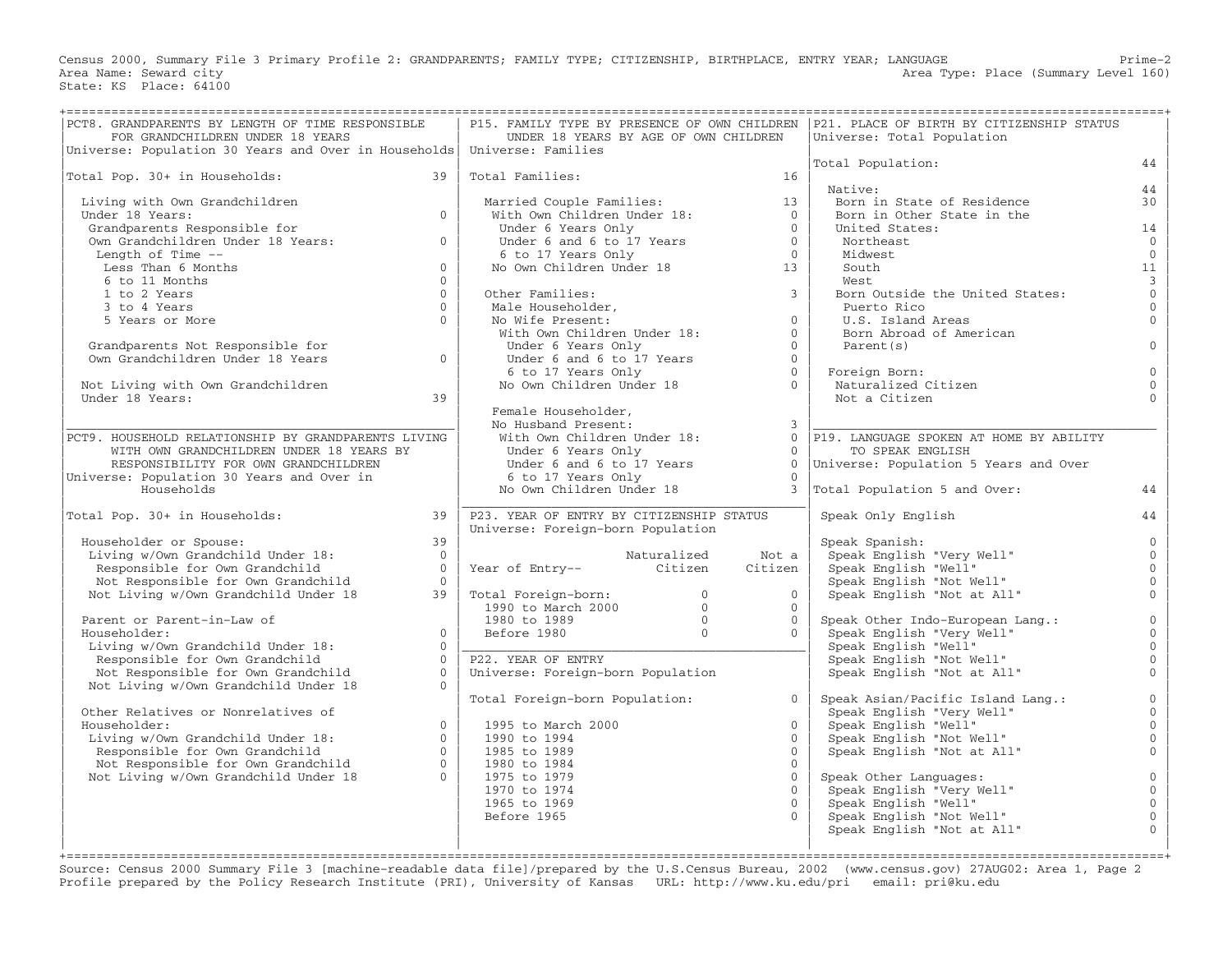| nm1c/n <sub>cm10</sub><br><b>AMCFCTDV</b><br>PCT167<br>.<br>-------------<br><u>ັ</u> |
|---------------------------------------------------------------------------------------|

|                            | First           | Total          |                              | First          | Total                |                                       | First    | Total          |
|----------------------------|-----------------|----------------|------------------------------|----------------|----------------------|---------------------------------------|----------|----------------|
| First Ancestry             | 36              | N/A            |                              | Reported       | Reported             |                                       | Reported | Reported       |
| Total Specified Ancestries | N/A             | 46             |                              |                |                      |                                       |          |                |
| Acadian/Cajun              | $\mathbf 0$     | $\mathbf 0$    | Israeli                      | $\mathbf{0}$   | $\mathbf{0}$         | West Indian (Exc Hisp Gp):            | $\Omega$ | $\mathbf{0}$   |
| Afghan                     | $\Omega$        | $\Omega$       | Italian                      | $\Omega$       | $\Omega$             | Bahamian                              | $\Omega$ | $\mathbf{0}$   |
| Albanian                   | $\Omega$        | $\Omega$       | Latvian                      | $\Omega$       | $\mathbf{0}$         | Barbadian                             | $\Omega$ | $\mathbf{0}$   |
| Alsatian                   | $\cap$          | $\Omega$       | Lithuanian                   | $\Omega$       | $\Omega$             | Belizean                              | $\Omega$ | $\Omega$       |
| Arab:                      | $\cap$          | $\Omega$       | Luxemburger                  | $\Omega$       | $\Omega$             | Bermudan                              | $\Omega$ | $\Omega$       |
| Eqyptian                   | $\cap$          | $\Omega$       | Macedonian                   | $\Omega$       | $\Omega$             | British West Indian                   | $\Omega$ | $\Omega$       |
| Iraqi                      | $\cap$          | $\Omega$       | Maltese                      | $\Omega$       | $\Omega$             | Dutch West Indian                     | $\Omega$ | $\Omega$       |
| Jordanian                  | $\Omega$        | $\Omega$       | New Zealander                | $\Omega$       | $\mathbf{0}$         | Haitian                               | $\Omega$ | $\Omega$       |
| Lebanese                   | $\cap$          | $\Omega$       | Northern European            | $\Omega$       | $\Omega$             | Jamaican                              | $\Omega$ | $\mathbf{0}$   |
| Moroccan                   | $\cap$          | $\mathbf{0}$   | Norwegian                    | $\Omega$       | $\mathbf{0}$         | Trinidadian & Tobagonian              | $\Omega$ | $\Omega$       |
| Palestinian                | $\cap$          | $\Omega$       | Pennsylvania German          | $\mathfrak{D}$ | $\overline{c}$       | U.S. Virgin Islander                  | $\Omega$ | $\Omega$       |
| Syrian                     | $\cap$          | $\mathbf{0}$   | Polish                       | $\Omega$       | $\Omega$             | West Indian                           | $\Omega$ | $\mathbf{0}$   |
| Arab/Arabic                | $\Omega$        | $\mathbf{0}$   | Portuguese                   | $\Omega$       | $\Omega$             | Other West Indian                     | $\Omega$ | $\Omega$       |
| Other Arab                 | $\cap$          | $\Omega$       | Romanian                     | $\Omega$       | $\Omega$             | Yugoslavian                           | $\Omega$ | $\mathbf{0}$   |
| Armenian                   | $\Omega$        | $\Omega$       | Russian                      | $\Omega$       | $\mathbf{0}$         | Other Groups**                        | $\Omega$ | $\mathbf{2}$   |
| Assyrian/Chaldean/Syriac   | $\cap$          | $\Omega$       | Scandinavian                 | $\Omega$       | $\Omega$             | Unclassified or                       |          |                |
| Australian                 | $\Omega$        | $\Omega$       | Scotch-Irish                 | $\Omega$       | $\Omega$             | Not Reported                          | 8        | N/A            |
| Austrian                   | $\Omega$        | $\Omega$       | Scottish                     | $\Omega$       | $\mathbf{0}$         | +----------------------------------   |          |                |
| Basque                     | $\cap$          | $\Omega$       | Serbian                      | $\Omega$       | $\Omega$             | PCT21. RESIDENCE IN 1995              |          |                |
| Belgian                    | $\Omega$        | $\Omega$       | Slavic                       | $\Omega$       | $\mathbf 0$          | Universe: Population 5 Years and Over |          |                |
| Brazilian                  | $\cap$          | $\Omega$       | Slovak                       | $\cap$         | $\Omega$             |                                       |          |                |
| British                    | $\cap$          | $\Omega$       | Slovene                      | $\Omega$       | $\Omega$             | Total Population 5 and Over:          |          | 44             |
| Bulgarian                  | $\cap$          | $\Omega$       | Soviet Union                 | $\cap$         | $\mathbf{0}$         |                                       |          |                |
| Canadian                   | $\cap$          | $\Omega$       | Subsaharan African:          | $\Omega$       | $\Omega$             | Same House in 1995                    |          | 23             |
| Carpatho Rusyn             | $\Omega$        | $\mathbf{0}$   | Cape Verdean                 | $\Omega$       | $\mathbf{0}$         | Different House in 1995:              |          | 21             |
| Celtic                     | $\Omega$        | $\Omega$       | Ethiopian                    | $\Omega$       | $\Omega$             | In United States in 1995:             |          | 21             |
| Croatian                   | $\cap$          | $\Omega$       | Ghanian                      | $\Omega$       | $\Omega$             | Same City or Town:                    |          | 5              |
| Cypriot                    | $\Omega$        | $\Omega$       | Kenyan                       | $\Omega$       | $\Omega$             | Same County                           |          | 5              |
| Czech                      | $\Omega$        | $\mathbf{0}$   | Liberian                     | $\Omega$       | $\Omega$             | Different County (Same State)         |          | $\mathbf{0}$   |
| Czechoslovakian            | $\Omega$        | $\mathbf{0}$   | Nigerian                     | $\Omega$       | $\mathbf{0}$         | Not Same City or Town:                |          | 16             |
| Danish                     | $\Omega$        | $\Omega$       |                              | $\Omega$       | $\mathbf{0}$         | Same County                           |          | $\mathbf{1}$   |
| Dutch                      | $\overline{4}$  | $\overline{4}$ | Senegalese<br>Sierra Leonean | $\Omega$       | $\Omega$             | Different County:                     |          | 15             |
| Eastern European           | $\Omega$        | $\Omega$       | Somalian                     | $\Omega$       | $\Omega$             | Same State                            |          | 5              |
| English                    | $\sqrt{2}$      | 6              | South African                | $\Omega$       | $\Omega$             | Different State:                      |          | 10             |
|                            | $\Omega$        | $\mathbf{0}$   |                              | $\Omega$       | $\mathbf{0}$         |                                       |          | $\mathbf{0}$   |
| Estonian                   | $\Omega$        | $\Omega$       | Sudanese                     | $\Omega$       | $\mathbf{0}$         | Northeast                             |          |                |
| European                   | $\Omega$        |                | Uqandan                      | $\Omega$       |                      | Midwest                               |          | $\mathbf{0}$   |
| Finnish                    |                 | $\Omega$       | Zairian                      | $\cap$         | $\Omega$<br>$\Omega$ | South                                 |          | 10<br>$\Omega$ |
| French (Except Basque)     | 2               | 2              | Zimbabwean                   |                |                      | West.                                 |          |                |
| French Canadian            | $\Omega$        | $\Omega$       | African                      | $\Omega$       | $\Omega$             | In Puerto Rico in 1995:               |          | $\Omega$       |
| German                     | $7\phantom{.0}$ | 9              | Other Subsaharan Af          | $\Omega$       | $\mathbf{0}$         | Same City or Town                     |          | $\mathbf{0}$   |
| German Russian             | $\Omega$        | $\mathbf{0}$   | Swedish                      | $\Omega$       | $\Omega$             | Not Same City or Town                 |          | $\mathbf{0}$   |
| Greek                      | $\Omega$        | $\Omega$       | Swiss                        | $\Omega$       | $\Omega$             | Same Municipio                        |          | $\Omega$       |
| Guyanese                   | $\cap$          | $\Omega$       | Turkish                      | $\Omega$       | $\Omega$             | Different Municipio                   |          | $\Omega$       |
| Hungarian                  | $\cap$          | $\Omega$       | Ukranian                     | $\Omega$       | $\Omega$             | Elsewhere in 1995:                    |          | $\Omega$       |
| Icelander                  |                 | $\Omega$       | United States/American*      | 15             | 15                   | U.S. Island Areas                     |          | $\Omega$       |
| Iranian                    | O               | $\mathbf{0}$   | Welsh                        | $\Omega$       | $\Omega$             | Foreign Country or at Sea             |          | $\Omega$       |
| Irish                      | $\Omega$        | 6              |                              |                |                      |                                       |          |                |

| \* Includes only people reporting "U.S." or "American" as their sole ancestry. For example, "Irish−American" is tallied only as "Irish". |

\*\* Includes most reported ancestries which are equivalent to specific race & Hispanic/Latino groups, such as Cree, Thai, Samoan & Cuban.

+===================================================================================================================================================+ Source: Census 2000 Summary File 3 [machine−readable data file]/prepared by the U.S.Census Bureau, 2002 (www.census.gov) 27AUG02: Area 1, Page 3 Profile prepared by the Policy Research Institute (PRI), University of Kansas URL: http://www.ku.edu/pri email: pri@ku.edu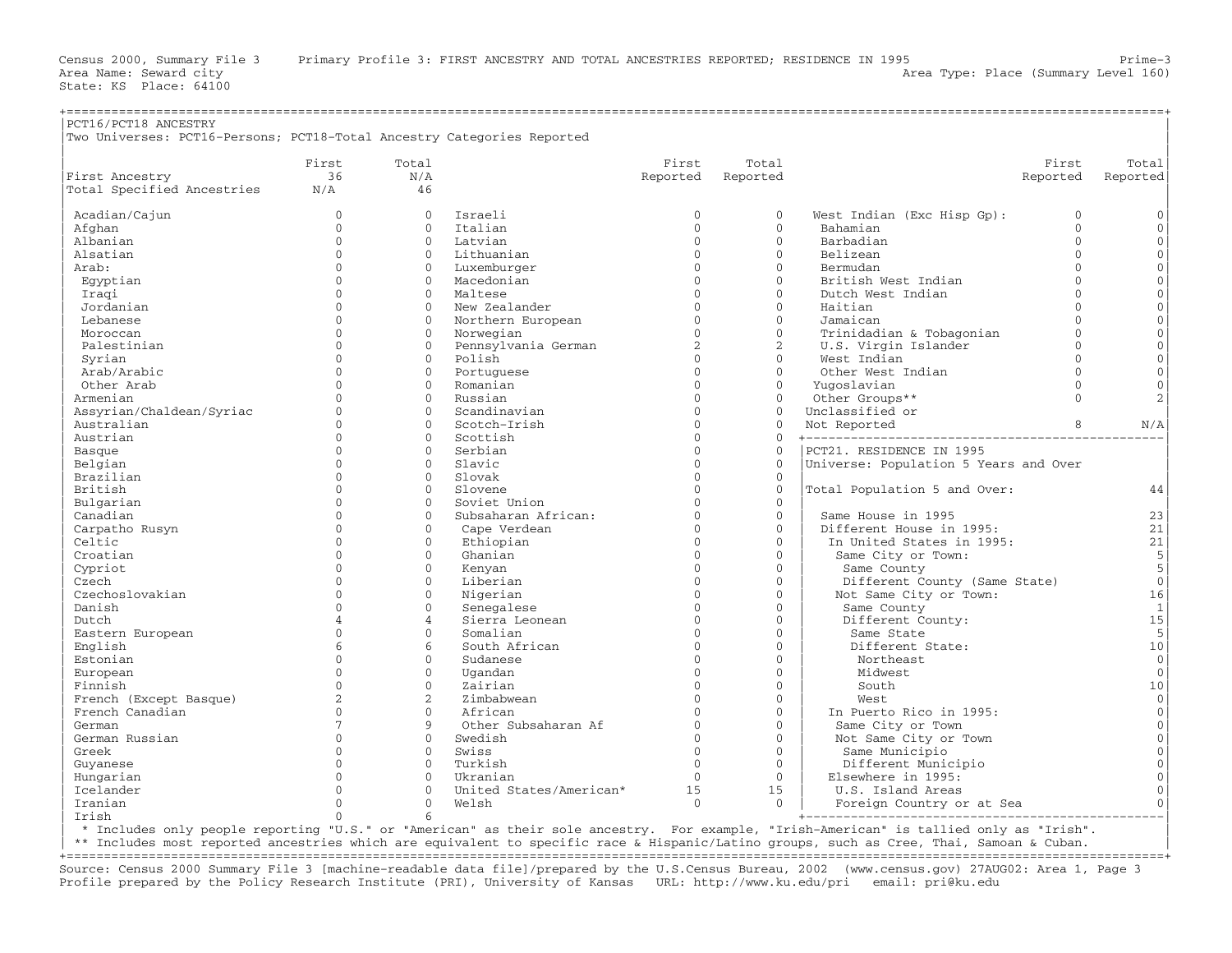Census 2000, Summary File 3 Primary Profile 4: SCHOOL ENROLLMENT AND EDUCATIONAL ATTAINMENT BY RACE & HISP./LATINO Prime−4 Area Name: Seward city and the Seward city and the Seward City Area Type: Place (Summary Level 160) State: KS Place: 64100

+===================================================================================================================================================+

|                                                                                                |                |                   | Black Amer Indian             |                | Native<br>Hawaiian | Other         | Two or *          |                       | White Alone                                                                                                                                                                                 |
|------------------------------------------------------------------------------------------------|----------------|-------------------|-------------------------------|----------------|--------------------|---------------|-------------------|-----------------------|---------------------------------------------------------------------------------------------------------------------------------------------------------------------------------------------|
|                                                                                                | White<br>Alone | Alone             | /Af Amer /Alaska Nat<br>Alone | Asian<br>Alone | /Pac Isl<br>Alone  | Race<br>Alone | More *<br>Races * | Hispanic<br>or Latino | not Hisp.<br>or Latino                                                                                                                                                                      |
| Total Population 3 and Over:                                                                   | 44             | $\mathbf{0}$      | $\mathbf{0}$                  | $\mathbf{0}$   | $\mathbf{0}$       | $\mathbf{0}$  | $0 *$<br>$\star$  | $\mathbf{0}$          | 44                                                                                                                                                                                          |
| In Nursery School/Preschool:                                                                   | $\Omega$       | $\Omega$          | $\Omega$                      | $\Omega$       | $\Omega$           | $\Omega$      | $0 *$             | $\Omega$              | $\mathbf{0}$                                                                                                                                                                                |
| Public School                                                                                  | $\Omega$       | $\Omega$          | $\mathbf{0}$                  | $\mathbf{0}$   | $\mathbf{0}$       | $\mathbf{0}$  | $0 *$             | $\Omega$              | $\mathbf 0$                                                                                                                                                                                 |
| Private School                                                                                 | $\Omega$       | $\mathbf{0}$      | $\Omega$                      | $\mathbf{0}$   | $\Omega$           | $\mathbf{0}$  | $0 *$             | $\Omega$              | $\mathbf 0$                                                                                                                                                                                 |
| Enrolled in Kindergarten:                                                                      | $\Omega$       | $\Omega$          | $\Omega$                      | $\mathbf{0}$   | $\Omega$           | $\Omega$      | $0 *$             | $\Omega$              | $\mathbf 0$                                                                                                                                                                                 |
| Public School                                                                                  | $\cap$         | $\Omega$          | $\cap$                        | $\Omega$       | $\Omega$           | $\Omega$      | $0 *$             | $\Omega$              | $\mathbf{0}$                                                                                                                                                                                |
| Private School                                                                                 | $\Omega$       | $\Omega$          | $\Omega$                      | $\Omega$       | $\Omega$           | $\Omega$      | $0 *$             | $\Omega$              | $\mathbf{0}$                                                                                                                                                                                |
| Enrolled in Grade $1$ - Grade 8:                                                               | $\Omega$       | $\Omega$          | $\mathbf{0}$                  | $\mathbf{0}$   | $\mathbf{0}$       | $\mathbf{0}$  | $0 *$             | $\Omega$              | $\mathbf 0$                                                                                                                                                                                 |
| Public School                                                                                  | $\Omega$       | $\Omega$          | $\Omega$                      | $\mathbf{0}$   | $\Omega$           | $\mathbf{0}$  | $0 *$             | $\Omega$              | $\mathbf 0$                                                                                                                                                                                 |
| Private School                                                                                 | $\Omega$       | $\Omega$          | $\Omega$                      | $\mathbf{0}$   | $\Omega$           | $\Omega$      | $0 *$             | $\Omega$              | $\mathbb O$                                                                                                                                                                                 |
| Enrolled in Grade $9 -$ Grade12:                                                               | $\overline{2}$ | $\Omega$          | $\Omega$                      | $\Omega$       | $\Omega$           | $\Omega$      | $0 *$             | $\Omega$              | $\sqrt{2}$                                                                                                                                                                                  |
| Public School                                                                                  | $\overline{2}$ | $\overline{0}$    | $\mathbf{0}$                  | $\mathbf{0}$   | $\mathbf{0}$       | $\mathbf{0}$  | $0 *$             | $\mathbf{0}$          | $\sqrt{2}$                                                                                                                                                                                  |
| Private School                                                                                 | $\Omega$       | $\mathbf{0}$      | $\mathbf{0}$                  | $\mathbf{0}$   | $\Omega$           | $\mathbf{0}$  | $0 *$             | $\Omega$              | $\mathbf 0$                                                                                                                                                                                 |
| Enrolled in College:                                                                           | $\Omega$       | $\Omega$          | $\Omega$                      | $\mathbf{0}$   | $\Omega$           | $\Omega$      | $0 *$             | $\Omega$              | $\mathbf 0$                                                                                                                                                                                 |
|                                                                                                | $\Omega$       | $\Omega$          | $\Omega$                      | $\Omega$       | $\Omega$           | $\Omega$      |                   | $\Omega$              |                                                                                                                                                                                             |
| Public School                                                                                  |                |                   |                               |                |                    |               | $0 *$             |                       | $\mathbf{0}$                                                                                                                                                                                |
| Private School                                                                                 | $\Omega$       | $\Omega$          | $\Omega$                      | $\Omega$       | $\Omega$           | $\Omega$      | $0 *$             | $\Omega$              | $\overline{0}$                                                                                                                                                                              |
| Not Enrolled in School                                                                         | 42             | $\mathbf 0$       | $\mathbf{0}$                  | $\mathbf{0}$   | $\Omega$           | $\mathbf{0}$  | $0 *$             | $\mathbf{0}$          | 42                                                                                                                                                                                          |
| P148A-I. EDUCATIONAL ATTAINMENT BY SEX BY RACE (*) AND HISPANIC OR LATINO (**)                 |                |                   |                               |                |                    |               |                   |                       |                                                                                                                                                                                             |
|                                                                                                |                |                   |                               |                | Native             |               |                   |                       |                                                                                                                                                                                             |
|                                                                                                |                |                   | Black Amer Indian             |                | Hawaiian           | Other         | Two or *          |                       |                                                                                                                                                                                             |
|                                                                                                | White<br>Alone | /Af Amer<br>Alone | /Alaska Nat<br>Alone          | Asian<br>Alone | /Pac Isl<br>Alone  | Race<br>Alone | More *<br>Races * | Hispanic<br>or Latino |                                                                                                                                                                                             |
|                                                                                                | 39             | $\overline{0}$    | $\mathbf{0}$                  | $\mathbf{0}$   | $\mathbf{0}$       | $\mathbf{0}$  | $\star$<br>$0 *$  | $\mathbf{0}$          |                                                                                                                                                                                             |
| Male:                                                                                          | 17             | $\Omega$          | $\Omega$                      | $\mathbf{0}$   | $\Omega$           | $\mathbf{0}$  | $\star$<br>$0 *$  | $\Omega$              |                                                                                                                                                                                             |
| Universe: Population 25 Years and Over<br>Total Population 25 and Over:<br>Less than 9th Grade | 3              | $\Omega$          | $\Omega$                      | $\mathbf{0}$   | $\Omega$           | $\Omega$      | $0 *$             | $\Omega$              |                                                                                                                                                                                             |
| 9th-12th Grade, No Diploma                                                                     | 5              | $\Omega$          | $\Omega$                      | $\Omega$       | $\Omega$           | $\Omega$      | $0 *$             | $\Omega$              |                                                                                                                                                                                             |
|                                                                                                | 5              | $\Omega$          | $\Omega$                      | $\mathbf{0}$   | $\Omega$           | $\mathbf{0}$  | $0 *$             | $\Omega$              |                                                                                                                                                                                             |
| High School Graduate/GED                                                                       |                | $\Omega$          | $\Omega$                      | $\Omega$       | $\Omega$           | $\Omega$      | $0 *$             | $\Omega$              |                                                                                                                                                                                             |
| Some College, No Degree                                                                        | $\overline{2}$ |                   |                               |                |                    |               |                   |                       |                                                                                                                                                                                             |
| Associate Degree                                                                               | $\Omega$       | $\Omega$          | $\Omega$                      | $\Omega$       | $\Omega$           | $\Omega$      | $0 *$             | $\Omega$              |                                                                                                                                                                                             |
| Bachelor's Degree                                                                              | $\Omega$       | $\mathbf{0}$      | $\Omega$                      | $\mathbf{0}$   | $\Omega$           | $\mathbf{0}$  | $0 *$             | $\Omega$              |                                                                                                                                                                                             |
| Graduate/Professional Degree                                                                   | 2              | $\Omega$          | $\Omega$                      | $\Omega$       | $\Omega$           | $\Omega$      | $0 *$<br>$\star$  | $\Omega$              |                                                                                                                                                                                             |
| Female:                                                                                        | 22             | $\mathbf{0}$      | $\Omega$                      | $\mathbf{0}$   | $\Omega$           | $\mathbf{0}$  | $0 *$             | $\Omega$              |                                                                                                                                                                                             |
| Less than 9th Grade                                                                            | -5             | $\mathbf{0}$      | $\mathbf{0}$                  | $\mathbf{0}$   | $\mathbf{0}$       | $\mathbf{0}$  | $0 *$             | $\Omega$              |                                                                                                                                                                                             |
| 9th-12th Grade, No Diploma                                                                     | 2              | $\Omega$          | $\Omega$                      | $\mathbf{0}$   | $\Omega$           | $\Omega$      | $0 *$             | $\Omega$              |                                                                                                                                                                                             |
| High School Graduate/GED                                                                       | 12             | $\Omega$          | $\Omega$                      | $\Omega$       | $\Omega$           | $\Omega$      | $0 *$             | $\Omega$              |                                                                                                                                                                                             |
| Some College, No Degree                                                                        | $\overline{3}$ | $\Omega$          | $\Omega$                      | $\mathbf{0}$   | $\Omega$           | $\Omega$      | $0 *$             | $\Omega$              |                                                                                                                                                                                             |
|                                                                                                | $\Omega$       | $\mathbf{0}$      | $\Omega$                      | $\mathbf{0}$   | $\mathbf{0}$       | $\mathbf{0}$  | $0 *$             | $\Omega$              | White Alone<br>not Hisp.<br>or Latino<br>39<br>17<br>$\mathbf{3}$<br>5<br>5<br>$\overline{a}$<br>$\mathbf{0}$<br>$\mathbf 0$<br>2<br>22<br>5<br>2<br>12<br>$\overline{3}$<br>$\overline{0}$ |
| Associate Degree<br>Bachelor's Degree                                                          | $\Omega$       | $\mathbf{0}$      | $\mathbf{0}$                  | $\mathbf{0}$   | $\mathbf{0}$       | $\Omega$      | $0 *$             | $\Omega$              | $\overline{0}$                                                                                                                                                                              |

| \* For Census 2000, persons could report more than one race, but the seven racial categories shown are mutually exclusive and include everyone. |

| \*\* Hispanic or Latino is NOT considered a race. People who reported themselves as Hispanic are also counted in the seven racial categories. |

+===================================================================================================================================================+ Source: Census 2000 Summary File 3 [machine−readable data file]/prepared by the U.S.Census Bureau, 2002 (www.census.gov) 27AUG02: Area 1, Page 4 Profile prepared by the Policy Research Institute (PRI), University of Kansas URL: http://www.ku.edu/pri email: pri@ku.edu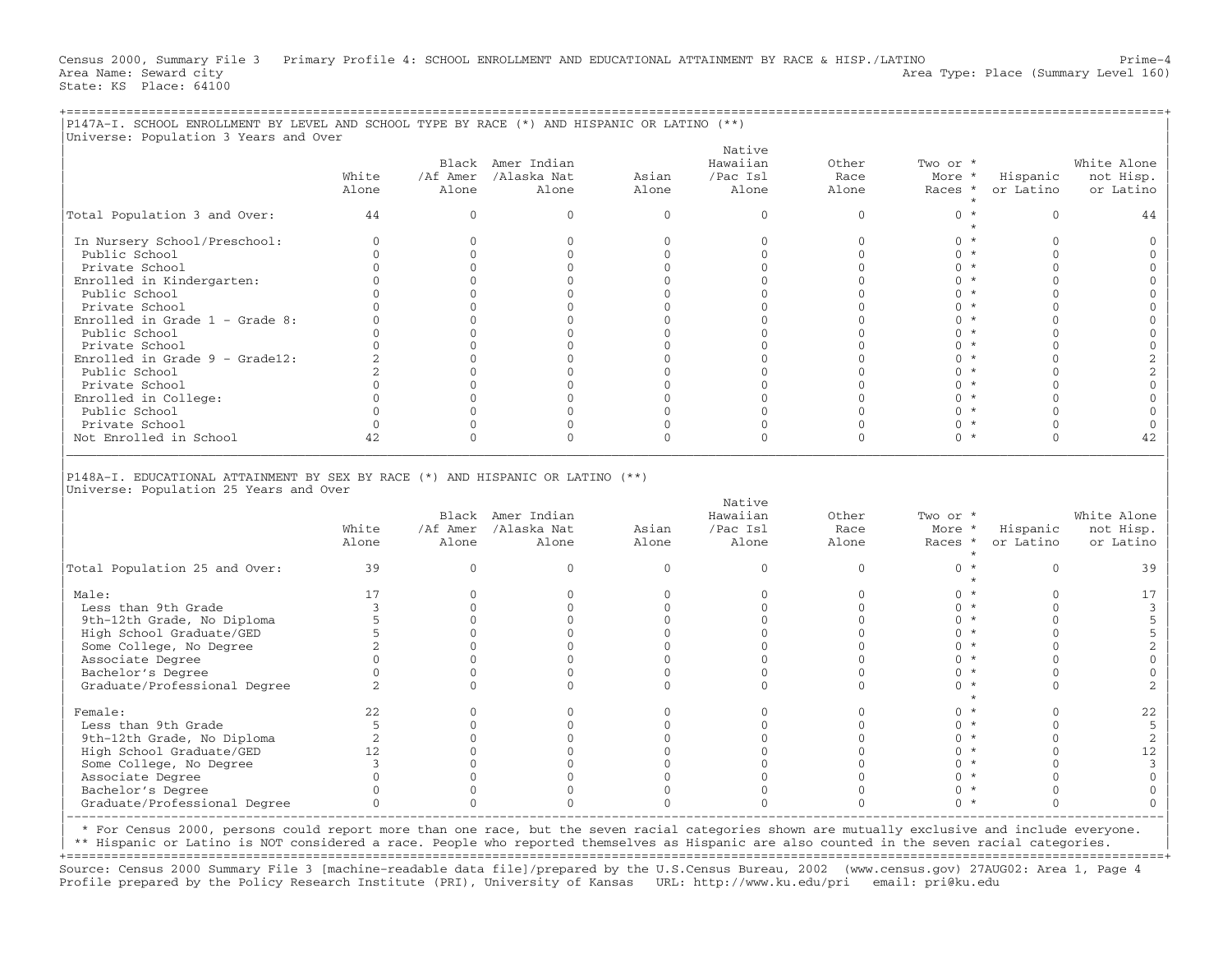Census 2000, Summary File 3 Primary Profile 5: SCHOOL ENROLLMENT; EDUC. ATTAINMENT; EMPLOYMENT, FAMILY TYPE & CHILDREN Prime−5<br>Area Type: Place (Summary Level 160) Area Type: Place (Summary Level 160) State: KS Place: 64100

| =================================<br>P36. SCHOOL ENROLLMENT BY LEVEL AND SCHOOL TYPE   P37. EDUCATIONAL ATTAINMENT BY SEX<br>Universe: Population 3 Years and Over |                      |                      | Universe: Population 25 Years and Over                                                                                                       | ;================                      |                   |                      | ===================<br>P44. FAMILY TYPE BY EMPLOYMENT<br><b>STATUS</b> |                |
|--------------------------------------------------------------------------------------------------------------------------------------------------------------------|----------------------|----------------------|----------------------------------------------------------------------------------------------------------------------------------------------|----------------------------------------|-------------------|----------------------|------------------------------------------------------------------------|----------------|
|                                                                                                                                                                    |                      |                      |                                                                                                                                              |                                        |                   |                      | Universe: Families                                                     |                |
|                                                                                                                                                                    | Male                 | Female               |                                                                                                                                              | Total                                  | Male              | Female               |                                                                        |                |
|                                                                                                                                                                    |                      |                      |                                                                                                                                              |                                        |                   |                      | Total Families:                                                        | 16             |
| Total Pop. 3 and Over:                                                                                                                                             | 20                   |                      | 24 Total Pop. 25 and Over:                                                                                                                   | 39                                     | 17                | 22                   |                                                                        |                |
|                                                                                                                                                                    |                      |                      |                                                                                                                                              |                                        |                   |                      | Married Couple Families:                                               | 13             |
| In Nursery/Preschool:                                                                                                                                              | $\Omega$             | $\Omega$             | No School Completed<br>Nursery to 4th Grade<br>5th and 6th Grade<br>7th and 8th Grade<br>9th Crist                                           | $\overline{0}$                         | $\mathbf{0}$      | $\Omega$             | Husband in Labor Force:                                                | 7              |
| Public School                                                                                                                                                      | $\Omega$             | $\Omega$             |                                                                                                                                              | $\overline{0}$                         | $\Omega$          | $\Omega$             | Husband Employed or                                                    |                |
| Private School                                                                                                                                                     | $\Omega$             | $\Omega$             |                                                                                                                                              | $\overline{3}$                         | $\Omega$          | $\mathcal{E}$        | in Armed Forces:                                                       | 7              |
| In Kindergarten:                                                                                                                                                   | $\Omega$             | $\Omega$             |                                                                                                                                              | 5                                      | $\overline{3}$    | $\overline{2}$       | Wife in Labor Force:                                                   | 2              |
| Public School                                                                                                                                                      | $\Omega$<br>$\Omega$ | $\Omega$             | 9th Grade                                                                                                                                    | $\overline{7}$<br>$\Omega$             | 5<br>$\Omega$     | 2                    | Wife Employed or in                                                    |                |
| Private School                                                                                                                                                     | $\Omega$             | $\Omega$<br>$\Omega$ | 10th Grade                                                                                                                                   |                                        | $\Omega$          | $\Omega$<br>$\Omega$ | Armed Forces                                                           | 2              |
| In Grade $1$ - Grade $4$ :                                                                                                                                         | $\Omega$             | $\Omega$             | 11th Grade                                                                                                                                   | $\Omega$<br>$\overline{0}$             | $\Omega$          | $\Omega$             | Wife Unemployed                                                        | $\overline{0}$ |
| Public School                                                                                                                                                      | $\Omega$             |                      | 12th Grade, No Diploma                                                                                                                       |                                        |                   |                      | Wife Not in Labor                                                      | 5 <sup>1</sup> |
| Private School<br>In Grade $5$ - Grade $8$ :                                                                                                                       | $\Omega$             | $\Omega$<br>$\Omega$ | High School Graduate                                                                                                                         |                                        |                   |                      | Force                                                                  |                |
|                                                                                                                                                                    | $\Omega$             | $\Omega$             | (Includes Equivalency)                                                                                                                       | $\begin{array}{c} 17 \\ 0 \end{array}$ | 5<br>$\mathbf{0}$ | 12<br>$\Omega$       |                                                                        | $\overline{0}$ |
| Public School                                                                                                                                                      | $\Omega$             | $\Omega$             | Some College: < 1 year<br>Some College: < 1 year<br>Some College: 1 Year<br>or More, No Degree<br>Associate Degree<br>Bachelor's Degree<br>0 |                                        |                   |                      | Husband Unemployed:<br>Wife in Labor Force:                            | $\circ$        |
| Private School<br>Drivate School<br>In Grade 9 - Grade 12:                                                                                                         | 2                    | $\Omega$             |                                                                                                                                              |                                        | 2                 | $\mathbf{3}$         | Wife Employed or in                                                    |                |
|                                                                                                                                                                    | $\overline{2}$       | $\Omega$             |                                                                                                                                              |                                        | $\Omega$          | $\Omega$             |                                                                        | $\circ$        |
| Public School                                                                                                                                                      | $\Omega$             | $\Omega$             |                                                                                                                                              | $\overline{0}$                         | $\Omega$          | $\Omega$             | Armed Forces                                                           | $\Omega$       |
| Private School<br>College: Undergraduate:                                                                                                                          | $\Omega$             | $\Omega$             | Bachelor's Degree                                                                                                                            | $\overline{2}$                         | $\overline{2}$    | $\Omega$             | Wife Unemployed                                                        |                |
| Public School                                                                                                                                                      | $\Omega$             | $\Omega$             | Masters Degree                                                                                                                               |                                        | $\Omega$          | $\Omega$             | Wife Not in Labor<br>Force                                             | $\mathbf{O}$   |
| Private School                                                                                                                                                     | $\Omega$             | $\Omega$             | Professional Degree 0<br>Doctorate Degree 0<br>Doctorate Degree                                                                              |                                        | $\Omega$          | $\Omega$             |                                                                        |                |
| Graduate/Professional:                                                                                                                                             | $\Omega$             | $\Omega$             |                                                                                                                                              |                                        |                   |                      | Husband Not in                                                         |                |
| Public School                                                                                                                                                      | $\Omega$             | $\Omega$             |                                                                                                                                              |                                        |                   |                      | Labor Force:                                                           | $6\,$          |
| Private School                                                                                                                                                     | $\Omega$             | $\Omega$             | P45. EMPLOYMENT STATUS OF WOMEN BY PRESENCE OF OWN CHILDREN                                                                                  |                                        |                   |                      | Wife in Labor Force:                                                   | $\Omega$       |
| Not Enrolled in School                                                                                                                                             | 18                   | 24                   | UNDER 18 YEARS BY AGE OF OWN CHILDREN                                                                                                        |                                        |                   |                      | Wife Employed or in                                                    |                |
|                                                                                                                                                                    |                      |                      | Universe: Females 16 Years and Over                                                                                                          |                                        |                   |                      | Armed Forces                                                           | $\circ$        |
| P38. EMPLOYMENT STATUS BY SCHOOL ENROLLMENT                                                                                                                        |                      |                      |                                                                                                                                              |                                        |                   |                      | Wife Unemployed                                                        | $\Omega$       |
| Universe: Population 16 To 19 Years                                                                                                                                |                      |                      | Total Females 16 and Over:                                                                                                                   |                                        |                   | 24                   | Wife Not in Labor                                                      |                |
|                                                                                                                                                                    |                      |                      |                                                                                                                                              |                                        |                   |                      | Force                                                                  | 6              |
| Total Population 16 to 19:                                                                                                                                         |                      | $\Omega$             | With Own Children Under 18 Years:                                                                                                            |                                        |                   | $\Omega$             |                                                                        |                |
|                                                                                                                                                                    |                      |                      | Under 6 Years Only:                                                                                                                          |                                        |                   | $\Omega$             | Other Families:                                                        | 3              |
| In Armed Forces:                                                                                                                                                   |                      | $\Omega$             | In Labor Force:                                                                                                                              |                                        |                   | $\Omega$             | Male Householder,                                                      |                |
| Enrolled in School:                                                                                                                                                |                      | $\Omega$             | Employed or in Armed Forces                                                                                                                  |                                        |                   | $\Omega$             | no Wife Present:                                                       | $\mathbf{0}$   |
| High School Graduate                                                                                                                                               |                      | $\Omega$             | Unemployed                                                                                                                                   |                                        |                   | $\Omega$             | In Labor Force:                                                        | $\circ$        |
| Not High School Graduate                                                                                                                                           |                      | $\Omega$             | Not in Labor Force                                                                                                                           |                                        |                   | $\Omega$             | Employed or in                                                         |                |
| Not Enrolled in School:                                                                                                                                            |                      | $\Omega$             | Under 6 and 6 to 17 Years:                                                                                                                   |                                        |                   | $\Omega$             | Armed Forces                                                           | $\mathbf{0}$   |
| High School Graduate                                                                                                                                               |                      | $\Omega$             | In Labor Force:                                                                                                                              |                                        |                   | $\mathbf{0}$         | Unemployed                                                             | $\mathbf{0}$   |
| Not High School Graduate                                                                                                                                           |                      | $\Omega$             | Employed or in Armed Forces                                                                                                                  |                                        |                   | $\Omega$             | Not in Labor Force                                                     | $\mathbf{0}$   |
| Civilian:                                                                                                                                                          |                      | $\Omega$             | Unemployed                                                                                                                                   |                                        |                   | $\Omega$             |                                                                        |                |
| Enrolled in School:                                                                                                                                                |                      | $\Omega$             | Not in Labor Force                                                                                                                           |                                        |                   | $\Omega$             | Female Householder,                                                    |                |
| Employed                                                                                                                                                           |                      | $\mathbf{0}$         | 6 to 17 Years Only:                                                                                                                          |                                        |                   | $\Omega$             | no Husband Present:                                                    | 3              |
| Unemployed                                                                                                                                                         |                      | $\Omega$             | In Labor Force:                                                                                                                              |                                        |                   | $\Omega$             | In Labor Force:                                                        | $\circ$        |
| Not in Labor Force                                                                                                                                                 |                      | $\Omega$             | Employed or in Armed Forces                                                                                                                  |                                        |                   | $\Omega$             | Employed or in                                                         |                |
| Not Enrolled in School:                                                                                                                                            |                      | $\mathbf{0}$         | Unemployed                                                                                                                                   |                                        |                   | $\Omega$             | Armed Forces                                                           | $\mathbf{0}$   |
| High School Graduate:                                                                                                                                              |                      | $\Omega$             | Not in Labor Force                                                                                                                           |                                        |                   | $\Omega$             | Unemployed                                                             | $\Omega$       |
| Employed                                                                                                                                                           |                      | $\Omega$             |                                                                                                                                              |                                        |                   |                      | Not in Labor Force                                                     |                |
| Unemployed                                                                                                                                                         |                      | $\Omega$             | No Own Children Under 18 Years:                                                                                                              |                                        |                   | 24                   |                                                                        |                |
| Not in Labor Force                                                                                                                                                 |                      | $\Omega$             | In Labor Force:                                                                                                                              |                                        |                   | 6                    |                                                                        |                |
| Not High School Graduate:                                                                                                                                          |                      | $\Omega$             | Employed or in Armed Forces                                                                                                                  |                                        |                   | 6                    |                                                                        |                |
| Employed                                                                                                                                                           |                      | $\Omega$             | Unemployed                                                                                                                                   |                                        |                   | $\mathbf{0}$         |                                                                        |                |
| Unemployed                                                                                                                                                         |                      | $\Omega$             | Not in Labor Force                                                                                                                           |                                        |                   | 18                   |                                                                        |                |
| Not in Labor Force                                                                                                                                                 |                      | $\circ$              |                                                                                                                                              |                                        |                   |                      |                                                                        |                |

+===================================================================================================================================================+ Source: Census 2000 Summary File 3 [machine−readable data file]/prepared by the U.S.Census Bureau, 2002 (www.census.gov) 27AUG02: Area 1, Page 5 Profile prepared by the Policy Research Institute (PRI), University of Kansas URL: http://www.ku.edu/pri email: pri@ku.edu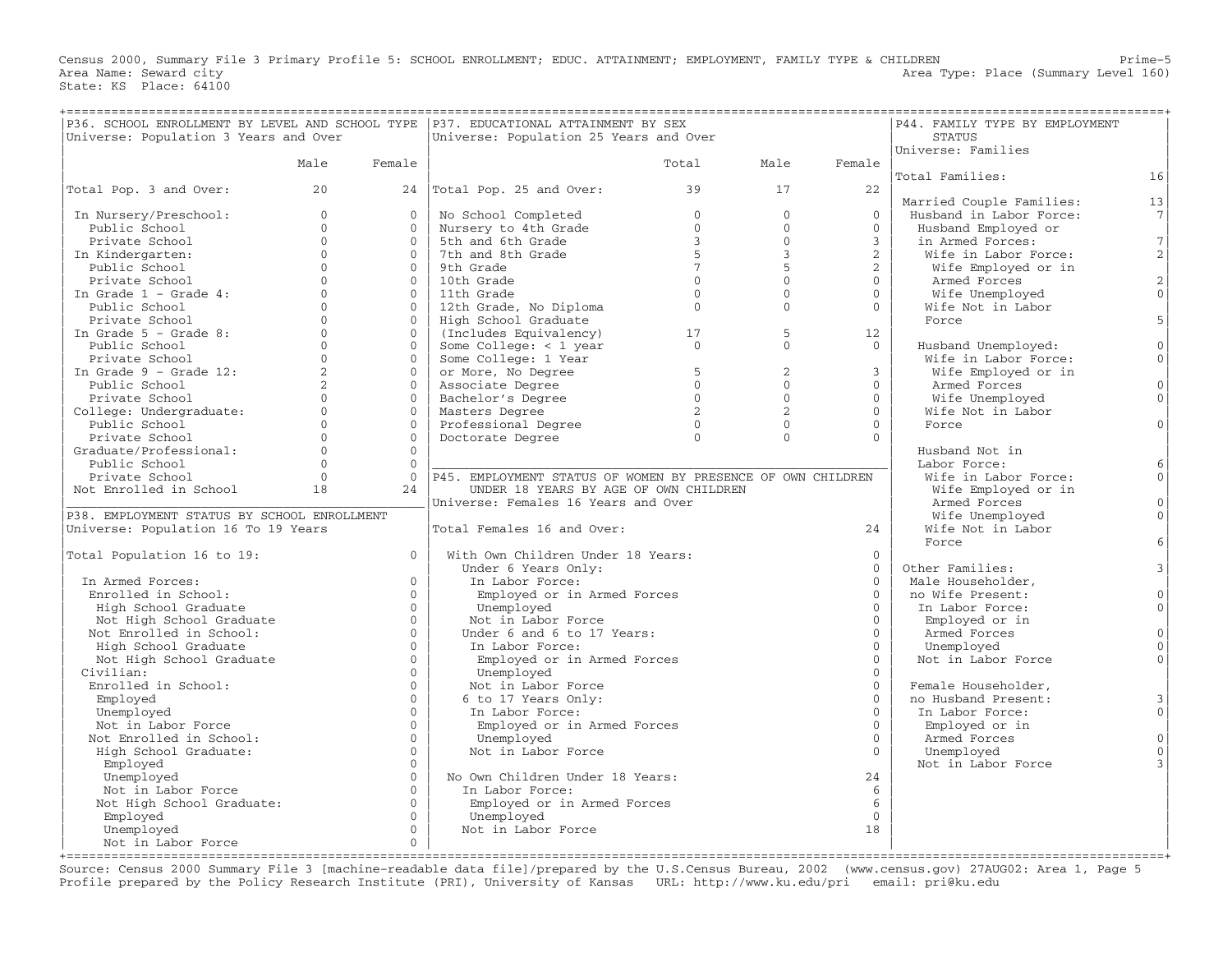Census 2000, Summary File 3 Primary Profile 6: LABOR FORCE STATUS; WORK & FAMILY; HOURS/WEEKS WORKED; DISABILITY STATUS Prime-6<br>Area Name: Seward city Area Type: Place (Summary Level 160) State: KS Place: 64100

| P43/P150A-I. EMPLOYMENT STATUS BY SEX BY RACE AND HISPANIC OR LATINO ORIGIN |                |                |                                        |                      |                   |                             |                |                           |                |                                                                       |                                 |                                   |
|-----------------------------------------------------------------------------|----------------|----------------|----------------------------------------|----------------------|-------------------|-----------------------------|----------------|---------------------------|----------------|-----------------------------------------------------------------------|---------------------------------|-----------------------------------|
|                                                                             |                |                | Universe: Population 16 Years and Over |                      |                   |                             |                | Native                    |                |                                                                       |                                 |                                   |
|                                                                             |                |                |                                        |                      | Black Amer Indian |                             |                | Hawaiian                  | Other          | Two or *                                                              |                                 | White Alone                       |
|                                                                             | A11            |                | White                                  | /Af Amer /Alaska Nat |                   |                             | Asian          | /Pac Isl                  |                | Race<br>More *                                                        | Hispanic                        | not Hisp.                         |
|                                                                             | Races          |                | Alone                                  | Alone                |                   | Alone                       | Alone          | Alone                     | Alone          | Races *                                                               | or Latino                       | or Latino                         |
|                                                                             |                |                |                                        |                      |                   |                             |                |                           |                |                                                                       |                                 |                                   |
| Total 16 and Over:                                                          | 44             |                | 44                                     | $\overline{0}$       |                   | $\mathbf{0}$                | $\mathbf{0}$   |                           | $\mathbf{0}$   | $\mathbf{0}$                                                          | $0 *$<br>$\Omega$               | 44                                |
| Male:                                                                       | 2.0            |                | 2.0                                    | $\Omega$             |                   | $\Omega$                    | $\Omega$       |                           | $\Omega$       | $\mathbf{O}$                                                          | $0 *$<br>$\Omega$               | 20                                |
| In Labor Force:                                                             | 12.            |                | 12                                     | $\Omega$             |                   | $\Omega$                    | $\Omega$       |                           | $\Omega$       | $\Omega$                                                              | $0 *$<br>$\Omega$               | 12                                |
| In Armed Forces                                                             | $\overline{0}$ |                | $\overline{0}$                         | $\Omega$             |                   | $\mathbf{0}$                | $\mathbf{0}$   |                           | $\mathbf{0}$   | $\mathbf{0}$                                                          | $0 *$<br>$\Omega$               | $\mathbb O$                       |
| Civilian:                                                                   | 12.            |                | 12                                     | $\Omega$             |                   | $\Omega$                    | $\Omega$       |                           | $\Omega$       | $\Omega$                                                              | $0 *$<br>$\Omega$               | 12                                |
| Employed                                                                    | 12.            |                | 12                                     | $\Omega$             |                   | $\Omega$                    | $\Omega$       |                           | $\Omega$       | $\Omega$                                                              | $0 *$<br>$\Omega$               | 12                                |
|                                                                             | $\Omega$       |                | $\overline{0}$                         | $\mathbf{0}$         |                   | $\mathbf 0$                 | $\Omega$       |                           | $\Omega$       | $\Omega$                                                              | $0 *$<br>$\Omega$               | $\mathbf 0$                       |
| Unemployed                                                                  | 8              |                | 8                                      | $\Omega$             |                   | $\Omega$                    | $\Omega$       |                           | $\Omega$       | $\Omega$<br>$\Omega$                                                  | $\star$<br>$\cap$               |                                   |
| Not in Labor Force                                                          |                |                |                                        |                      |                   |                             |                |                           |                |                                                                       | $\star$                         | 8                                 |
|                                                                             |                |                |                                        |                      |                   |                             |                |                           |                |                                                                       | $0 *$                           |                                   |
| Female:                                                                     | 24             |                | 24                                     | $\Omega$             |                   | $\Omega$                    | $\Omega$       |                           | $\mathbf{0}$   | $\mathbf{0}$                                                          | $\Omega$                        | 24                                |
| In Labor Force:                                                             | 6              |                | 6                                      | $\Omega$             |                   | $\Omega$                    | $\Omega$       |                           | $\Omega$       | $\Omega$                                                              | $0 *$<br>$\Omega$               | 6                                 |
| In Armed Forces                                                             | $\Omega$       |                | $\Omega$                               | $\Omega$             |                   | $\Omega$                    | $\Omega$       |                           | $\Omega$       | $\Omega$                                                              | $0 *$<br>$\Omega$               | $\Omega$                          |
| Civilian:                                                                   | 6              |                | 6                                      | $\Omega$             |                   | $\Omega$                    | $\Omega$       |                           | $\Omega$       | $\Omega$                                                              | $0 *$<br>$\Omega$               | 6                                 |
| Employed                                                                    | 6              |                | 6                                      | $\Omega$             |                   | $\Omega$                    | $\Omega$       |                           | $\Omega$       | $\Omega$                                                              | $0 *$<br>$\Omega$               | 6                                 |
| Unemployed                                                                  | $\mathbf{0}$   |                | $\mathbf{0}$                           | $\mathbf{0}$         |                   | $\mathbf 0$                 | $\mathbf{0}$   |                           | $\mathbf{0}$   | $\mathbf{0}$<br>$\mathbf{0}$                                          | $\Omega$<br>$\star$             | $\mathbf{0}$                      |
| Not in Labor Force                                                          | 18             |                | 18                                     | $\Omega$             |                   | $\Omega$                    | $\Omega$       |                           | $\Omega$       | $\Omega$                                                              | $0 *$<br>$\Omega$               | 18                                |
|                                                                             |                |                |                                        |                      |                   |                             |                |                           |                |                                                                       |                                 |                                   |
| P46. LIVING ARRANGEMENTS OF OWN CHILDREN UNDER 18 YEARS IN FAMILIES AND     |                |                |                                        |                      |                   |                             |                |                           |                | P48. FAMILY TYPE BY NUMBER OF P47. WORK STATUS IN 1999 BY USUAL HOURS |                                 |                                   |
| SUBFAMILIES BY EMPLOYMENT STATUS OF PARENTS                                 |                |                |                                        |                      |                   |                             |                | WORKERS IN FAMILY IN 1999 |                |                                                                       | WORKED PER WEEK BY WEEKS WORKED |                                   |
| Universe: Own Children Under 18 Years in Families and Subfamilies           |                |                |                                        |                      |                   |                             |                | Universe: Families        |                | Universe: Population 16 Years and Over                                |                                 |                                   |
|                                                                             |                |                |                                        |                      |                   |                             |                |                           |                |                                                                       |                                 |                                   |
|                                                                             |                |                |                                        | Under 6              |                   | 6 to 17                     |                |                           |                |                                                                       | Male                            | Female                            |
|                                                                             |                |                |                                        |                      |                   |                             |                | Total Families:           | 16             |                                                                       |                                 |                                   |
|                                                                             |                |                |                                        |                      |                   |                             |                |                           |                |                                                                       |                                 |                                   |
| Total Children in Universe:                                                 |                |                |                                        | $\Omega$             |                   | $\mathbf{0}$                |                | Married Cpl Fam:          | 13             | Total Pop. $16+:$                                                     |                                 | 20<br>24                          |
| Living with Two Parents:                                                    |                |                |                                        | $\Omega$             |                   | $\Omega$                    |                | No Workers                | 6              | Worked in 1999:                                                       |                                 | 12<br>9                           |
| Both Parents in Labor Force                                                 |                |                |                                        | $\Omega$             |                   | $\Omega$                    | 1 Worker       |                           | 3              | 35+ Hours/Week                                                        |                                 | $\overline{7}$<br>$7\phantom{.0}$ |
| Father Only in Labor Force                                                  |                |                |                                        | $\Omega$             |                   | $\Omega$                    |                | 2 Workers:                | $\overline{4}$ | 50-52 Weeks                                                           |                                 | $\overline{7}$<br>$\overline{4}$  |
| Mother Only in Labor Force                                                  |                |                |                                        | $\Omega$             |                   | $\Omega$                    |                | Husband and               |                | 48-49 Weeks                                                           |                                 | $\Omega$<br>$\Omega$              |
| Neither Parent in Labor Force                                               |                |                |                                        | $\Omega$             |                   | $\Omega$                    |                | Wife Worked               | $\overline{4}$ | $40 - 47$ Weeks                                                       |                                 | $\Omega$<br>3                     |
| Living with One Parent:                                                     |                |                |                                        | $\Omega$             |                   | $\Omega$                    | Other          |                           | $\Omega$       | $27-39$ Weeks                                                         |                                 | $\Omega$<br>$\Omega$              |
| Living with Father:                                                         |                |                |                                        | $\Omega$             |                   | $\Omega$                    |                | 3+ Workers:               | $\Omega$       | 14-26 Weeks                                                           |                                 | $\Omega$<br>$\cap$                |
| In Labor Force                                                              |                |                |                                        | $\cap$               |                   | $\Omega$                    |                | Husband and               |                | $1-13$ Weeks                                                          |                                 | $\Omega$                          |
| Not in Labor Force                                                          |                |                |                                        | $\Omega$             |                   | $\Omega$                    |                | Wife Worked               | $\Omega$       |                                                                       |                                 |                                   |
| Living with Mother:                                                         |                |                |                                        | $\Omega$             |                   | $\Omega$                    | Other          |                           | $\Omega$       | 15-34 Hours/Wk                                                        |                                 | $\overline{5}$                    |
| In Labor Force                                                              |                |                |                                        | $\Omega$             |                   | $\mathbf{0}$                |                |                           |                | 50-52 Weeks                                                           |                                 | 2<br>$\Omega$                     |
| Not in Labor Force                                                          |                |                |                                        | $\Omega$             |                   | $\Omega$                    |                | Other Families:           | 3              | $48-49$ Weeks                                                         |                                 | $\Omega$<br>$\Omega$              |
|                                                                             |                |                |                                        |                      |                   |                             |                |                           |                |                                                                       |                                 | $\Omega$<br>$\cap$                |
|                                                                             |                |                |                                        |                      |                   |                             |                | Male Householder,         |                | $40-47$ Weeks                                                         |                                 |                                   |
| P41. TYPES OF DISABILITY                                                    |                |                | P42. DISABILITY STATUS BY AGE          |                      |                   |                             | no Wife:       |                           | $\Omega$       | $27-39$ Weeks                                                         |                                 | 3                                 |
| Universe: Total Disabilities Tallied                                        |                |                | Univ.: Civilian Noninstitutionalized   |                      |                   |                             |                | No Workers                | $\mathbf{0}$   | $14-26$ Weeks                                                         |                                 | $\Omega$<br>$\Omega$              |
| for the Civilian Noninstitutionalized                                       |                |                |                                        |                      |                   | Population 5 Years and Over |                | 1 Worker                  | $\Omega$       | 1-13 Weeks                                                            |                                 | $\Omega$<br>$\Omega$              |
| Population 5 Years+ with Disabilities                                       |                |                |                                        |                      |                   |                             |                | 2 Workers                 | $\mathbf{0}$   |                                                                       |                                 |                                   |
|                                                                             |                |                |                                        |                      | With a            |                             | No             | 3+ Workers                | $\Omega$       | 1-14 Hours/Wk                                                         |                                 | $\Omega$<br>2                     |
| Total Disabilities Tallied:                                                 |                | 42             |                                        |                      |                   | Disability Disability       |                | Female Householder,       |                | 50-52 Weeks                                                           |                                 | $\overline{2}$<br>$\Omega$        |
| Sensory Disability                                                          |                | 2              |                                        |                      |                   |                             |                | no Husband:               | 3              | 48-49 Weeks                                                           |                                 | $\Omega$<br>$\Omega$              |
| Physical Disability                                                         |                |                | $16$   Total:                          |                      | 23                |                             | 21             | No Workers                | $\mathbf{0}$   | 40-47 Weeks                                                           |                                 | $\Omega$<br>$\Omega$              |
| Mental Disability                                                           |                | $\overline{3}$ | 5-15 Years                             |                      | $\Omega$          |                             | $\Omega$       | 1 Worker                  | 3              | $27-39$ Weeks                                                         |                                 | $\cap$<br>$\cap$                  |
| Self-care Disability                                                        |                | 5 <sup>5</sup> | $16-20$ Years                          |                      | $\mathbf{0}$      |                             | $\mathbf{0}$   | 2 Workers                 | $\Omega$       | $14-26$ Weeks                                                         |                                 | $\Omega$                          |
| Go-outside-home Disability                                                  |                | 5 <sup>5</sup> | $21-64$ Years                          |                      | 16                |                             | $\overline{3}$ | 3+ Workers                |                | 1-13 Weeks                                                            |                                 | $\Omega$<br>$\Omega$              |
|                                                                             |                | 11             | 65-74 Years                            |                      | $7\phantom{.0}$   |                             | 15             |                           |                |                                                                       |                                 |                                   |
| Employment Disability                                                       |                |                |                                        |                      |                   |                             |                |                           |                | Did not work                                                          |                                 |                                   |
|                                                                             |                |                | 75+ Years                              |                      | $\mathbf 0$       |                             | $\mathbf{3}$   |                           |                | in 1999                                                               |                                 | 8<br>15                           |

+===================================================================================================================================================+ Source: Census 2000 Summary File 3 [machine−readable data file]/prepared by the U.S.Census Bureau, 2002 (www.census.gov) 27AUG02: Area 1, Page 6 Profile prepared by the Policy Research Institute (PRI), University of Kansas URL: http://www.ku.edu/pri email: pri@ku.edu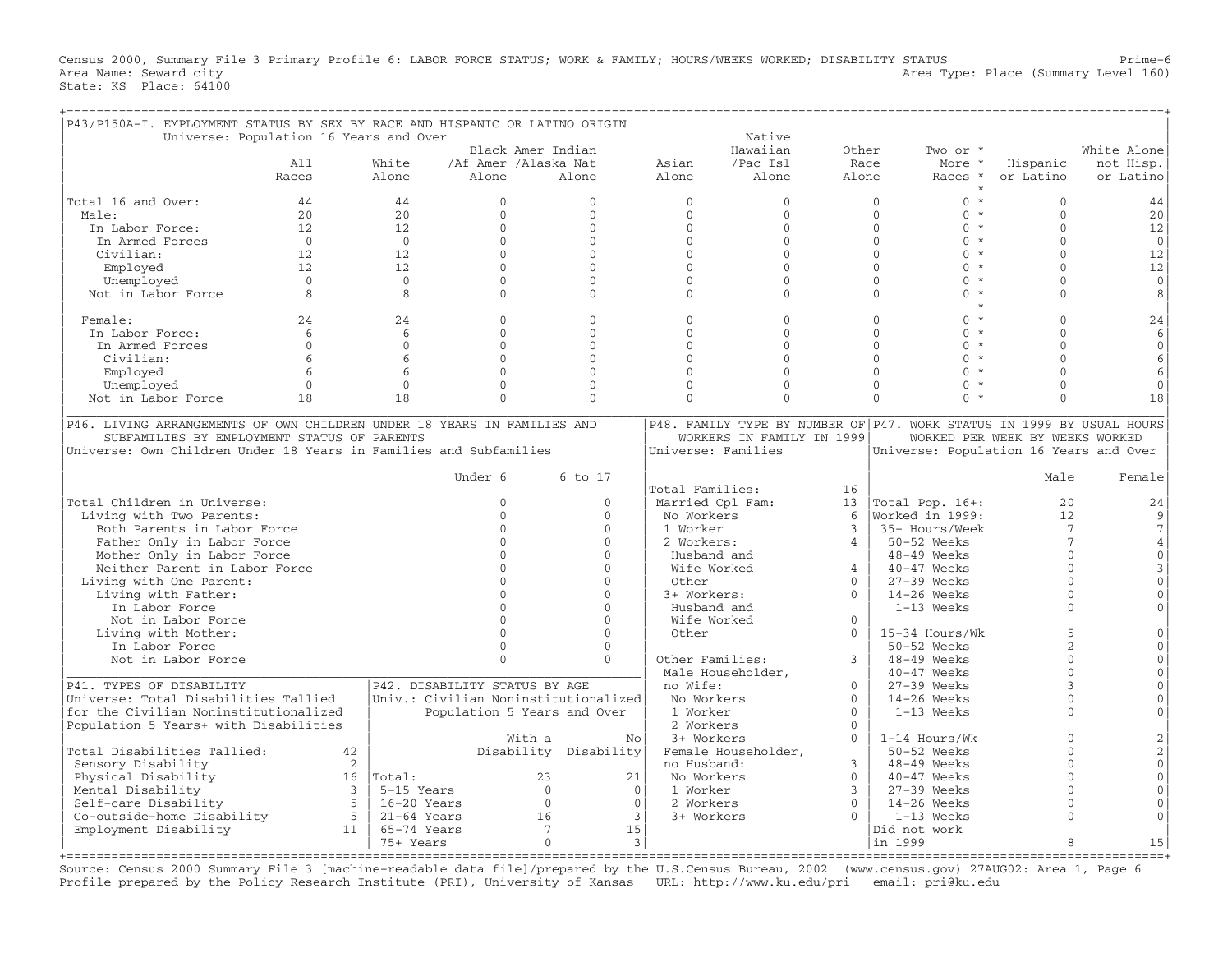| P50. OCCUPATION                             |                |                                            |                | P51. CLASS OF WORKER BY INDUSTRY       |                     |
|---------------------------------------------|----------------|--------------------------------------------|----------------|----------------------------------------|---------------------|
| Universe: Employed Civilians 16 and Over    |                |                                            |                | Universe: Employed Civilians 16 & Over |                     |
|                                             |                |                                            |                |                                        |                     |
| Total Employed Civilians 16 and Over:       | 18             |                                            |                | Total Empl. Civilians 16+:             | 18                  |
| Management, Profess. & Related Occupations: |                | 0 Transportation & Material Moving:        |                | 0 All Industries except                |                     |
| Management, Business, Financial Operations: |                | 0 Supervisors, Transportation & Material   |                | Agriculture, Forestry,                 |                     |
| Management (except Farmers/Farm Managers)   |                | 0 Moving Workers                           |                | 0 Fishing, Hunting, Mining:            | 18                  |
| Farmers and Farm Managers                   |                | 0 Aircraft & Traffic Control               | $\Omega$       | Private For-profit Wage                |                     |
| Business & Financial Operations:            |                | 0 Motor Vehicle Operators                  | $\Omega$       | & Salary workers:                      | 11                  |
| Business Operations Specialists             |                | 0 Rail, Water & Other Transportation       | 0 <sup>1</sup> | Employee of Private                    |                     |
| Financial Specialists                       |                |                                            | 0 <sup>1</sup> | Company                                | 11                  |
|                                             |                | 0 Material Moving Workers                  |                |                                        |                     |
|                                             |                |                                            |                | Self-employed in Own                   |                     |
| Professional & Related Occupations:         |                | 0 P49. INDUSTRY                            |                | Incorporated Business                  | 0 <sup>1</sup>      |
| Computer & Mathematical Occupations         |                | 0 Universe: Employed Civilians 16 and Over |                | Private Not-for-profit                 |                     |
| Architecture & Engineering Occupations:     | $\cap$         |                                            |                | Wage & Salary workers                  | 0                   |
| Architects, Surveyors, Cartographers,       |                | Total Empl. Civilians 16 and Over:         | 18             | Local Government Workers               | $\overline{0}$      |
| & Engineers                                 | $\overline{0}$ | Agriculture, Forestry, Fishing,            |                | State Government Workers               | 2                   |
| Drafters, Engineering & Map Technicians     | 0 <sup>1</sup> | Hunting & Mining:                          | $\Omega$       | Federal Govt Workers                   | $\circ$             |
| Life, Physical & Social Science Occupatns   | $\Omega$       | Agric, Forestry, Fishing, & Hunting        | 0 <sup>1</sup> | Self-Employed in Own                   |                     |
| Community & Social Services                 | $\Omega$       | Mining                                     | $\bigcap$      | Not Incorp. Business                   | 5                   |
| Legal Occupations                           | $\Omega$       |                                            |                | Unpaid Family Workers                  | $\mathbf{0}$        |
| Education, Training & Library Occupations   | $\Omega$       | Construction                               |                |                                        |                     |
| Arts, Design, Entertainment, Sports,        |                | Manufacturing                              | 6              | Agriculture, Forestry,                 |                     |
| & Media Occupations                         | $\Omega$       |                                            |                | Fishing, Hunting, Mining:              | $\mathbf{0}$        |
| Healthcare Practitioners & Technical Occ:   | $\Omega$       | Wholesale Trade                            |                |                                        |                     |
| Health Diagnosing, Treating Practitioners   |                | Retail Trade                               | 2 <sup>1</sup> | Agriculture, Forestry,                 |                     |
| & Technical Occupations                     | $\Omega$       |                                            |                | Fishing & Hunting:                     | $\Omega$            |
| Health Technologists & Technicians          | $\Omega$       | Transportation, Warehousing                |                | Private For-profit Wage                |                     |
|                                             |                | & Utilities:                               | 3              | & Salary workers:                      | 0 <sup>1</sup>      |
| Service Occupations:                        |                | Transportation & Warehousing               | 0 <sup>1</sup> | Employee of Private                    |                     |
|                                             | $\Omega$       |                                            | $\overline{3}$ |                                        | $\circ$             |
| Healthcare Support Occupations              | 2 <sup>1</sup> | Utilities                                  |                | Company                                |                     |
| Protective Service Occupations:             |                |                                            |                | Self-employed in Own                   |                     |
| Fire Fighting, Prevention, & Law            |                | Information                                | $\overline{0}$ | Incorporated Business                  | 0 <sup>1</sup>      |
| Enforcement Workers, inc Supervisors        | $\Omega$       |                                            |                | Private Not-for-profit                 |                     |
| Other Protective Services inc Supervisors   | 2 <sup>1</sup> | Finance, Insurance, Real Estate,           |                | Wage & Salary workers                  | $\mathbb O$         |
| Food Preparation & Serving                  | $\bigcap$      | Rental & Leasing:                          | $\Omega$       | Local Govt Workers                     | $\circ$             |
| Building & Grounds Cleaning & Maintenance   | $\Omega$       | Finance & Insurance                        | $\Omega$       | State Govt Workers                     | $\mathbf 0$         |
| Personal Care & Service                     | 2 <sub>1</sub> | Real Estate & Rental & Leasing             | 0 <sup>1</sup> | Federal Govt Workers                   | $\mathbf{0}$        |
|                                             |                |                                            |                | Self-Employed in Own                   |                     |
| Sales & Office Occupations:                 | 2              | Professional, Scientific, Management,      |                | Not Incorp. Business                   | $\mathsf{O}\xspace$ |
| Sales & Related Occupations                 | $\Omega$       | Administrative & Waste Management:         | $\overline{0}$ | Unpaid Family Workers                  | $\mathbf{0}$        |
| Office & Administrative Support             | 2 <sub>1</sub> | Professional, Scientific & Tech Serv       | $\Omega$       |                                        |                     |
|                                             |                | Management of Companies & Enterprises      | 0 <sup>1</sup> | Mining:                                | $\circ$             |
| Farming, Fishing & Forestry                 | $\Omega$       | Admin, Support, Waste Management Serv      | $\overline{0}$ | Private For-profit Wage                |                     |
|                                             |                |                                            |                | & Salary workers:                      | $\mathbf 0$         |
| Construction, Extraction & Maintenance Occ: | 8 <sup>1</sup> | Educational, Health & Social Services:     | $\overline{2}$ | Employee-Private Comp                  | $\mathbf{0}$        |
| Construction & Extraction Occupations:      | $\bigcap$      | Educational Services                       | $\Omega$       | Self-employed in Own                   |                     |
| Supervisors, Construction &                 |                | Health Care & Social Assistance            | 2 <sup>1</sup> | Incorporated Business                  | $\overline{0}$      |
| Extraction Workers                          | $\cap$         |                                            |                | Private Not-for-profit                 |                     |
| Construction Trade Workers                  | $\bigcap$      | Arts, Entertainment, Recreation,           |                | Wage & Salary workers                  | $\mathbf 0$         |
| Extraction Workers                          | $\Omega$       | Accommodation & Food Services:             | 0 <sup>1</sup> | Local Govt Workers                     | $\mathbf{0}$        |
|                                             | $\mathsf{R}$   | Arts, Entertainment & Recreation           | $\Omega$       | State Govt Workers                     | $\circ$             |
| Installation, Maintenance & Repair Occupat  |                |                                            | $\overline{0}$ |                                        |                     |
|                                             |                | Accommodation & Food Services              |                | Federal Govt Workers                   | $\mathbf 0$         |
| Production, Transportation & Material       |                |                                            |                | Self-Employed in Own                   |                     |
| Moving Occupations:                         | 4 <sup>1</sup> | Other Services (except Public Admin.)      | 5              | Not Incorp. Business                   | $\mathbb O$         |
| Production Occupations                      | 4              | Public Administration                      | 0 <sup>1</sup> | Unpaid Family Workers                  | $\overline{0}$      |

+===================================================================================================================================================+ Source: Census 2000 Summary File 3 [machine−readable data file]/prepared by the U.S.Census Bureau, 2002 (www.census.gov) 27AUG02: Area 1, Page 7 Profile prepared by the Policy Research Institute (PRI), University of Kansas URL: http://www.ku.edu/pri email: pri@ku.edu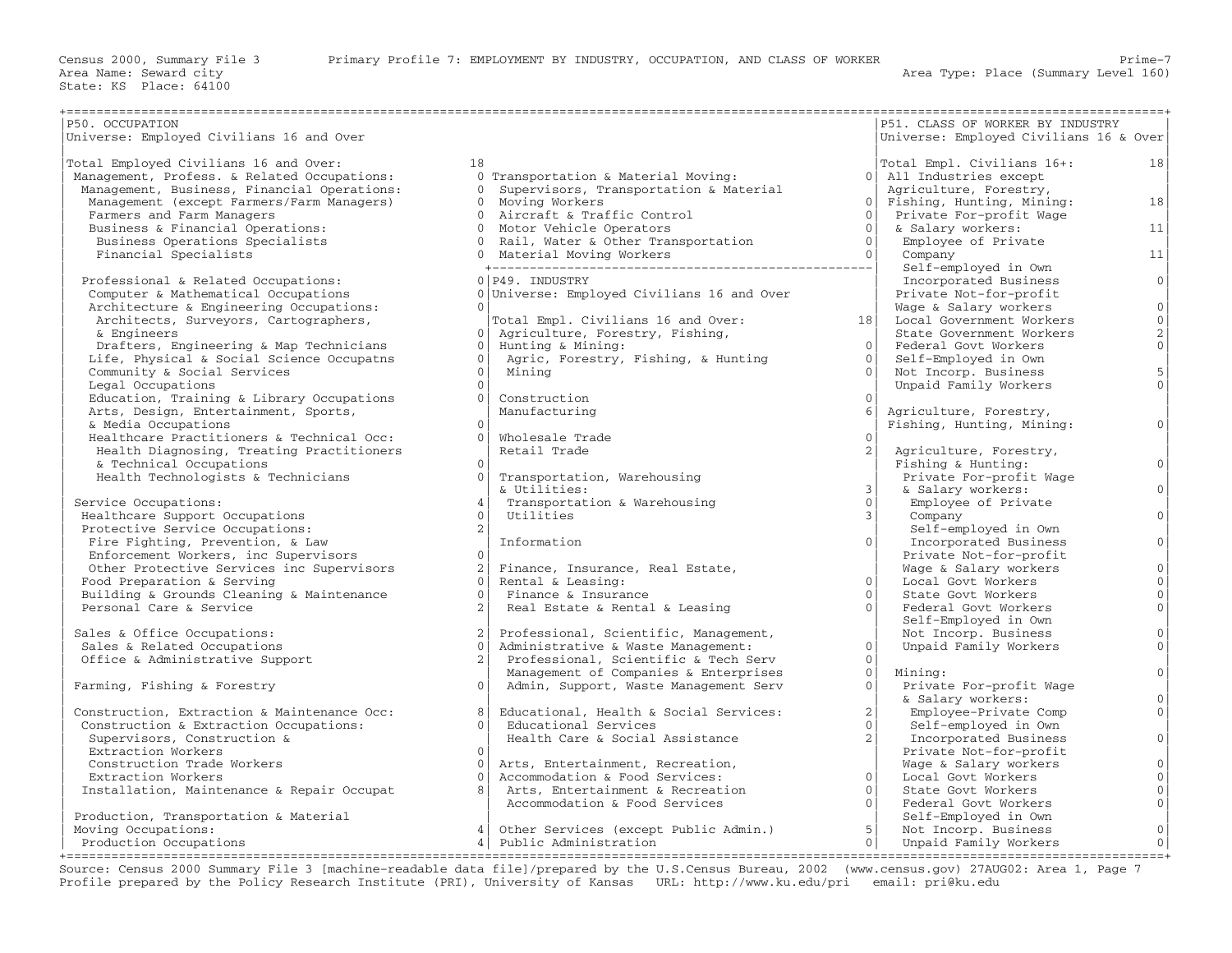Census 2000, Summary File 3 Primary Profile 8: PLACE OF WORK; TRAVEL TO WORK; VETERAN STATUS AND MILITARY SERVICE Prime-8<br>Area Name: Seward city

Area Type: Place (Summary Level 160)

| Universe: Workers 16 years and over<br>The Contract of Monday and Sears and Over<br>The Contract of Monday and Over                       |                | P30. MEANS OF TRANSPORTATION TO WORK                                                                                   |                | P39. ARMED FORCES STATUS/VETERAN STATUS BY AGE                             |                     |
|-------------------------------------------------------------------------------------------------------------------------------------------|----------------|------------------------------------------------------------------------------------------------------------------------|----------------|----------------------------------------------------------------------------|---------------------|
|                                                                                                                                           |                | Universe: Workers 16 Years and Over                                                                                    |                | Universe: Population 18 Years and Over                                     |                     |
|                                                                                                                                           |                |                                                                                                                        |                |                                                                            |                     |
| Total Workers 16 and over:<br>$\sim$ 18                                                                                                   |                | Total Workers 16 and over:                                                                                             | 18             | 18 to 64                                                                   | 65 and Over         |
|                                                                                                                                           |                |                                                                                                                        |                |                                                                            |                     |
| Worked in State of Residence:                                                                                                             | 18             | Car, Truck, or Van:                                                                                                    | 16             | Total 18 and Over:<br>19                                                   | 25                  |
|                                                                                                                                           |                |                                                                                                                        |                |                                                                            |                     |
| Worked in County of Residence<br>Worked in County of Residence<br>Worked Outside County of Residence<br>Worked Outside State of Residence | 5 <sup>5</sup> | Drove Alone                                                                                                            | 15             |                                                                            |                     |
|                                                                                                                                           | 13             | Carpooled                                                                                                              | $\overline{1}$ | In Armed Forces<br>$\overline{0}$                                          | $\overline{0}$      |
|                                                                                                                                           | $\Omega$       |                                                                                                                        |                | Civilian:<br>19                                                            | 25                  |
|                                                                                                                                           |                | Public Transportation:                                                                                                 | $\overline{0}$ | Extra 19<br>Veteran 1<br>Nonveteran 15<br>- .<br>Veteran<br>$\overline{4}$ | 11                  |
| Living in an MSA/PMSA:                                                                                                                    | $\Omega$       | Bus or Trolley Bus                                                                                                     | $\Omega$       |                                                                            | 14                  |
|                                                                                                                                           |                | Streetcar or Trolley Car                                                                                               |                |                                                                            |                     |
|                                                                                                                                           | $\overline{0}$ | (Público in Puerto Rico)                                                                                               | $\overline{0}$ |                                                                            |                     |
| Living in a Central City:<br>Worked in MSA/PMSA of Residence:                                                                             | $\Omega$       | Subway or Elevated                                                                                                     | $\Omega$       | P40. PERIOD OF MILITARY SERVICE                                            |                     |
| Central City                                                                                                                              | $\Omega$       | Railroad                                                                                                               | $\Omega$       | Universe: Civilian Veterans 18 Years and Over                              |                     |
|                                                                                                                                           | $\Omega$       |                                                                                                                        | $\Omega$       |                                                                            |                     |
| -<br>Remainder of this MSA/PMSA<br>Worked Outside MSA/PMSA of Residence:                                                                  |                | Ferryboat                                                                                                              |                |                                                                            |                     |
|                                                                                                                                           | $\overline{0}$ | Taxicab                                                                                                                | $\Omega$       | Total Civilian Veterans 18 & Over:                                         | 15                  |
| Worked in a Different MSA/PMSA:                                                                                                           | $\Omega$       |                                                                                                                        |                |                                                                            |                     |
| Central City                                                                                                                              | $\Omega$       | Motorcycle                                                                                                             | $\Omega$       | August 1990 or Later                                                       |                     |
| Remainder of Different MSA/PMSA                                                                                                           | $\overline{0}$ | Bicycle                                                                                                                | $\Omega$       | (including Persian Gulf War):                                              | $\mathbf 0$         |
| Worked Outside any MSA/PMSA                                                                                                               | $\cap$         | Walked                                                                                                                 | $\overline{2}$ | Served in Vietnam Era                                                      | $\overline{0}$      |
|                                                                                                                                           |                | Other means                                                                                                            | $\cap$         | No Vietnam Era Service:                                                    | $\mathbf{0}$        |
| Living in Remainder of an MSA/PMSA:                                                                                                       | $\Omega$       |                                                                                                                        |                | Served September 1980 or Later:                                            | $\mathsf{O}\xspace$ |
| Worked in MSA/PMSA of Residence:                                                                                                          | $\Omega$       | Worked at Home                                                                                                         | $\Omega$       | Served Under 2 Years                                                       | $\overline{0}$      |
| Central City                                                                                                                              | $\Omega$       |                                                                                                                        |                | Served 2 or More Years                                                     | $\mathbf 0$         |
|                                                                                                                                           |                |                                                                                                                        |                |                                                                            |                     |
| Remainder of this MSA/PMSA                                                                                                                | $\Omega$       |                                                                                                                        |                | Served Prior to September 1980                                             | $\mathbf 0$         |
| Worked Outside MSA/PMSA of Residence:                                                                                                     | $\overline{0}$ | P31. TRAVEL TIME TO WORK                                                                                               |                |                                                                            |                     |
| Worked in a Different MSA/PMSA:                                                                                                           | $\Omega$       | Universe: Workers 16 Years and Over                                                                                    |                | May 1975-July 1990 Only:                                                   | $\mathbf 0$         |
| Central City                                                                                                                              | $\Omega$       |                                                                                                                        |                | September 1980-July 1990 Only:                                             | $\mathbf 0$         |
| Central City<br>Remainder of Different MSA/PMSA                                                                                           | $\Omega$       | Total Workers 16 and over:                                                                                             | 18             | Served Under 2 Years                                                       | $\mathbf{0}$        |
| Worked Outside any MSA/PMSA                                                                                                               | $\Omega$       |                                                                                                                        |                | Served 2 or More Years                                                     | $\overline{0}$      |
|                                                                                                                                           |                | Did not Work at Home:                                                                                                  | 18             | Other May 1975-July 1990 Service                                           | $\Omega$            |
| Not Living in an MSA/PMSA:                                                                                                                | 18             |                                                                                                                        |                |                                                                            |                     |
| Worked in an MSA/PMSA:                                                                                                                    | $\Omega$       | Less than 5 Minutes                                                                                                    | $2^{\circ}$    | Vietnam Era, no Korean War,                                                |                     |
| Central City                                                                                                                              | $\bigcap$      |                                                                                                                        | $\Omega$       | no World War II,                                                           |                     |
|                                                                                                                                           | $\overline{0}$ |                                                                                                                        | $\Omega$       |                                                                            | 6                   |
| Remainder of MSA/PMSA                                                                                                                     |                |                                                                                                                        |                | no August 1990 or Later                                                    |                     |
| Worked Outside any MSA/PMSA                                                                                                               | 18             | Less than 5 $M_{\text{H}}$<br>5 to 9 Minutes<br>10 to 14 Minutes                                                       | $\Omega$       | Vietnam Era and Korean War,                                                |                     |
|                                                                                                                                           |                | 20 to 24 Minutes                                                                                                       | $\overline{4}$ | no World War II,                                                           |                     |
| Living in a Place:                                                                                                                        | 18             | 25 to 29 Minutes                                                                                                       | $\mathbf{1}$   | no August 1990 or Later                                                    | $\mathbf{0}$        |
| Worked in Place of Residence                                                                                                              | $\overline{2}$ |                                                                                                                        |                | Vietnam Era, Korean War,                                                   |                     |
| Worked in flace of Residence<br>Worked Outside Place of Residence                                                                         | 16             |                                                                                                                        | $7^{\circ}$    | and World War II,                                                          |                     |
| Not Living in a Place                                                                                                                     | $\Omega$       | 30 to 34 Minutes<br>35 to 39 Minutes<br>40 to 44 Minutes<br>45 to 59 Minutes<br>60 to 89 Minutes<br>90 Minutes or More | $\Omega$       | no August 1990 or Later                                                    | $\mathbf{0}$        |
|                                                                                                                                           |                |                                                                                                                        | $\overline{4}$ |                                                                            |                     |
|                                                                                                                                           |                |                                                                                                                        | $\Omega$       | February 1955-July 1964 Only                                               | $\mathbf{0}$        |
| Living in 12 Selected States:<br>CT/ME/MA/MI/MN/NH/NJ/NY/PA/RI/VT/WI 0                                                                    |                | 60 to 89 Minutes                                                                                                       | $\Omega$       |                                                                            |                     |
|                                                                                                                                           |                |                                                                                                                        | $\cap$         |                                                                            |                     |
| Worked in MCD of Residence                                                                                                                | $\cap$         |                                                                                                                        |                | Korean War, no Vietnam Era,                                                |                     |
| Worked Outside MCD of Residence                                                                                                           | $\Omega$       |                                                                                                                        |                | no World War II                                                            | 3                   |
| 18<br>Not Living in the 12 Selected States                                                                                                |                | Mean Travel Time: 26.7 minutes                                                                                         |                | Korean War and World War II,                                               |                     |
|                                                                                                                                           |                |                                                                                                                        |                | no Vietnam Era                                                             | $\mathbf{0}$        |
|                                                                                                                                           |                | Worked at Home                                                                                                         | $\Omega$       |                                                                            |                     |
|                                                                                                                                           |                |                                                                                                                        |                | World War II, no Korean War,                                               |                     |
|                                                                                                                                           |                |                                                                                                                        |                | no Vietnam Era                                                             | 6                   |
|                                                                                                                                           |                |                                                                                                                        |                |                                                                            |                     |
|                                                                                                                                           |                |                                                                                                                        |                | Other Service Only                                                         | $\Omega$            |
|                                                                                                                                           |                |                                                                                                                        |                |                                                                            |                     |
|                                                                                                                                           |                |                                                                                                                        |                |                                                                            |                     |
|                                                                                                                                           |                |                                                                                                                        |                |                                                                            |                     |
|                                                                                                                                           |                |                                                                                                                        |                |                                                                            |                     |

Source: Census 2000 Summary File 3 [machine−readable data file]/prepared by the U.S.Census Bureau, 2002 (www.census.gov) 27AUG02: Area 1, Page 8 Profile prepared by the Policy Research Institute (PRI), University of Kansas URL: http://www.ku.edu/pri email: pri@ku.edu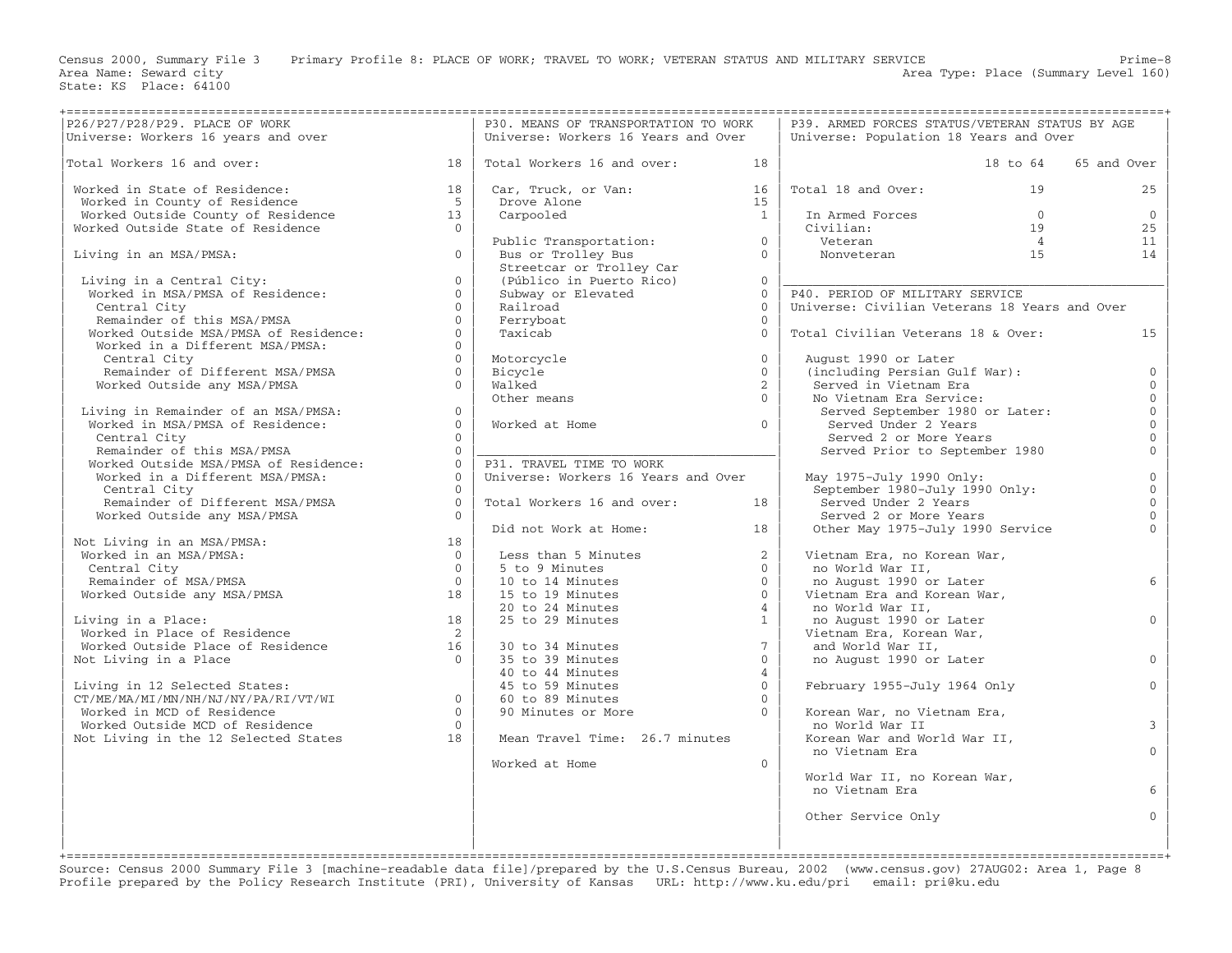Census 2000, Summary File 3 Primary Profile 9: HOUSEHOLD, FAMILY AND PER CAPITA INCOME IN 1999 BY RACE & HISP/LATINO Prime−9<br>Area Name: Seward city Area Type: Place (Summary Level 160) State: KS Place: 64100

+===================================================================================================================================================+

| P52/P53/P54/P151A-I/P152A-I/P153A-I. HOUSEHOLD INCOME IN 1999 BY RACE AND HISPANIC/LATINO ORIGIN OF HOUSEHOLDER<br>Universe: Households |                          |                |                      |                      |              |                          |                              |                    |                         |                                   |                   |
|-----------------------------------------------------------------------------------------------------------------------------------------|--------------------------|----------------|----------------------|----------------------|--------------|--------------------------|------------------------------|--------------------|-------------------------|-----------------------------------|-------------------|
|                                                                                                                                         |                          |                |                      | Black Amer Indian    |              |                          | Nat Hawaiian                 | Other              | Two or *                |                                   | White Alone       |
|                                                                                                                                         | A11                      | White          |                      | /Af Amer /Alaska Nat |              | Asian                    | /Pac Isl                     | Race               | More *                  | Hispanic                          | not Hisp.         |
|                                                                                                                                         | Races                    | Alone          | Alone                | Alone                |              | Alone                    | Alone                        | Alone              | Races *                 | or Latino                         | or Latino         |
| Total Households:                                                                                                                       | 29                       | 29             | $\mathbf{0}$         | $\mathbf{0}$         |              | $\mathbf{0}$             | $\mathbf{0}$                 | $\mathbf{0}$       | $0 *$                   | $\mathbf{0}$                      | 29                |
| Less than $$10,000$                                                                                                                     | 3                        | 3              | $\mathbf{0}$         | $\mathbf{0}$         |              | $\Omega$                 | $\Omega$                     | $\mathbf{0}$       | $0 *$                   | $\mathbf{0}$                      | 3                 |
| $$10,000 - $14,999$                                                                                                                     | 9                        | 9              | $\mathbf{0}$         | $\mathbf{0}$         |              | $\mathbf{0}$             | $\mathbf{0}$                 | $\mathbf{0}$       | $\mathbf{0}$<br>$\star$ | $\mathbf{0}$                      | 9                 |
| $$15,000 - $19,999$                                                                                                                     | 8                        | 8              | $\mathbf{0}$         | $\mathbf{0}$         |              | $\Omega$                 | $\Omega$                     | $\Omega$           | $\Omega$<br>$\star$     | $\Omega$                          | 8                 |
| $$20,000 - $24,999$                                                                                                                     | $\mathbf{0}$             | $\mathbf{0}$   | $\mathbf{0}$         | $\mathbf{0}$         |              | $\overline{0}$           | $\mathbf{0}$                 | $\Omega$           | $\mathbf{0}$<br>$\star$ | $\Omega$                          | $\mathbf{0}$      |
| $$25,000 - $29,999$                                                                                                                     | 3                        | 3              | $\mathbf{0}$         | $\mathbf{0}$         |              | $\overline{0}$           | $\mathbf{0}$                 | $\mathbf{0}$       | $\Omega$<br>$\star$     | $\Omega$                          | 3                 |
| $$30,000 - $34,999$                                                                                                                     | $\overline{2}$           | 2              | $\mathbf{0}$         | $\mathbf{0}$         |              | $\Omega$                 | $\mathbf{0}$                 | $\Omega$           | $\star$<br>$\Omega$     | $\Omega$                          | $\overline{2}$    |
| $$35,000 - $39,999$                                                                                                                     | $\overline{a}$           | $\overline{c}$ | $\Omega$             | $\Omega$             |              | $\Omega$                 | $\Omega$                     | $\cap$             | $\Omega$<br>$\star$     | $\cap$                            | $\overline{2}$    |
| $$40,000 - $44,999$                                                                                                                     | $\Omega$                 | $\Omega$       | $\Omega$             | $\Omega$             |              | $\Omega$                 | $\Omega$                     | $\cap$             | $\Omega$<br>$\star$     | $\cap$                            | $\mathbf 0$       |
| $$45,000 - $49,999$                                                                                                                     | $\Omega$                 | $\mathbf{0}$   | $\mathbf{0}$         | $\mathbf{0}$         |              | $\mathbf{0}$             | $\mathbf{0}$                 | $\Omega$           | $\Omega$<br>$^\star$    | $\Omega$                          | $\mathbf{0}$      |
|                                                                                                                                         | $\Omega$                 | $\Omega$       |                      | $\mathbf 0$          |              | $\Omega$                 | $\mathbf{0}$                 | $\Omega$           | $\Omega$<br>$\star$     | $\Omega$                          |                   |
| $$50,000 - $59,999$                                                                                                                     |                          |                | $\mathbf{0}$         |                      |              |                          |                              |                    | $\star$                 | $\Omega$                          | $\mathbf{0}$      |
| $$60,000 - $74,999$                                                                                                                     | $\Omega$                 | $\Omega$       | $\Omega$             | $\mathbf 0$          |              | $\Omega$                 | $\mathbf{0}$                 | $\Omega$           | $\Omega$                |                                   | $\Omega$          |
| $$75,000 - $99,999$                                                                                                                     | $\overline{\mathcal{L}}$ | 2              | $\Omega$             | $\mathbf{0}$         |              | $\Omega$                 | $\mathbf{0}$                 | $\Omega$           | $\Omega$<br>$\star$     | $\cap$                            | $\mathfrak{D}$    |
| $$100,000 - $124,999$                                                                                                                   | $\mathbf{0}$             | $\mathbf{0}$   | $\mathbf{0}$         | $\mathbf{0}$         |              | $\mathbf{0}$             | $\mathbf{0}$                 | $\mathbf{0}$       | $\mathbf{0}$<br>$\star$ | $\Omega$                          | $\mathbf{0}$      |
| $$125,000 - $149,999$                                                                                                                   | $\Omega$                 | $\Omega$       | $\mathbf{0}$         | $\mathbf{0}$         |              | $\Omega$                 | $\mathbf{0}$                 | $\Omega$           | $\Omega$<br>$\star$     | $\Omega$                          | $\Omega$          |
| $$150,000 - $199,999$                                                                                                                   | $\Omega$                 | $\Omega$       | $\Omega$             | $\overline{0}$       |              | $\Omega$                 | $\mathbf{0}$                 | $\Omega$           | $\Omega$<br>$^{\star}$  | $\Omega$                          | $\Omega$          |
| \$200,000 or more                                                                                                                       | $\mathbf{0}$             | $\Omega$       | $\Omega$             | $\Omega$             |              | $\Omega$                 | $\mathbf{0}$                 | $\Omega$           | $\Omega$                | $\Omega$                          | $\cap$            |
| Median                                                                                                                                  | \$16, 250                | \$16, 250      | \$0                  | \$0                  |              | \$0                      | \$0\$                        | \$0                | $$0*$                   | \$0                               | \$16, 250         |
| Mean                                                                                                                                    | \$22,769                 | \$22,769       | $\bullet$            |                      |              |                          |                              |                    |                         |                                   | \$22,769          |
| Three Universes: Families, Nonfamily Households, All Persons                                                                            | A11                      | White          | /Af Amer /Alaska Nat | Black Amer Indian    | Asian        | Nat Hawaiian<br>/Pac Isl | Other<br>Race                | Two or *<br>More * | Hispanic                | White Alone $+-----$<br>not Hisp. | Nonfamily         |
|                                                                                                                                         | Races                    | Alone          | Alone                | Alone                | Alone        | Alone                    | Alone                        |                    | Races * or Latino       | or Latino                         | Households        |
| Total Families:                                                                                                                         | 16                       | 16             | $\mathbf{0}$         | $\mathbf{0}$         | $\mathbf{0}$ |                          | $\mathbf{0}$<br>$\mathbf{0}$ | $\mathbf{0}$       | $^\star$<br>$\mathbf 0$ | 16                                | 13                |
| Less than $$10,000$                                                                                                                     | $\mathbf{0}$             | $\mathbf{0}$   | $\mathbf{0}$         | $\mathbf{0}$         | $\mathbf{0}$ |                          | $\mathbf{0}$<br>$\mathbf{0}$ | $\mathbf{0}$       | $\mathbf{0}$<br>$\star$ | $\mathbf{0}$                      | 3                 |
| $$10,000 - $14,999$                                                                                                                     | 6                        | 6              | $\mathbf{0}$         | $\mathbf{0}$         | $\mathbf{0}$ |                          | $\mathbf{0}$<br>$\Omega$     | $\Omega$           | $\star$<br>$\Omega$     | 6                                 | $\mathbf{3}$      |
|                                                                                                                                         | 6                        | 6              | $\Omega$             | $\Omega$             | $\Omega$     |                          | $\Omega$<br>$\Omega$         | $\Omega$           | $\star$<br>$\Omega$     | 6                                 | $\overline{2}$    |
| $$15,000 - $19,999$                                                                                                                     | $\mathbf{0}$             | $\mathbf{0}$   | $\mathbf{0}$         | $\mathbf{0}$         | $\mathbf{0}$ |                          | $\mathbf{0}$<br>$\mathbf{0}$ | $\mathbf{0}$       | $\star$<br>$\Omega$     | $\mathbf{0}$                      | $\mathbf{0}$      |
| $$20,000 - $24,999$                                                                                                                     |                          |                |                      |                      |              |                          | $\mathbf{0}$                 | $\Omega$           | $^\star$<br>$\Omega$    |                                   |                   |
| $$25,000 - $29,999$                                                                                                                     | $\mathbf{0}$             | $\mathbf{0}$   | $\mathbf{0}$         | $\mathbf{0}$         | $\mathbf{0}$ |                          | $\mathbf{0}$                 |                    |                         | $\mathbf{0}$                      | 3                 |
| $$30,000 - $34,999$                                                                                                                     | 2                        | 2              | $\Omega$             | $\Omega$             | $\Omega$     |                          | $\Omega$<br>$\Omega$         | $\Omega$           | $\star$<br>$\Omega$     | $\overline{2}$                    | $\Omega$          |
| $$35,000 - $39,999$                                                                                                                     | $\overline{2}$           | 2              | $\mathbf{0}$         | $\mathbf{0}$         | 0            |                          | $\mathbf{0}$<br>$\mathbf{0}$ | $\Omega$           | $\star$<br>$\Omega$     | 2                                 | $\Omega$          |
| $$40,000 - $44,999$                                                                                                                     | 0                        | $\mathbf{0}$   | $\mathbf{0}$         | 0                    | 0            |                          | $\mathbf{0}$<br>$\mathbf{0}$ | $\mathbf{0}$       | $\star$<br>$\Omega$     | $\mathbf 0$                       | $\mathbf{0}$      |
| $$45,000 - $49,999$                                                                                                                     | $\Omega$                 | $\Omega$       | $\Omega$             | $\Omega$             | $\Omega$     |                          | $\Omega$<br>$\Omega$         | $\Omega$           | $\star$<br>$\Omega$     | $\mathbf{0}$                      | $\Omega$          |
| $$50,000 - $59,999$                                                                                                                     | $\Omega$                 | $\Omega$       | $\mathbf{0}$         | $\mathbf{0}$         | $\mathbf{0}$ |                          | $\mathbf{0}$<br>$\mathbf{0}$ | $\Omega$           | $\star$<br>$\Omega$     | $\mathbf{0}$                      | $\Omega$          |
| $$60,000 - $74,999$                                                                                                                     | $\Omega$                 | $\Omega$       | $\Omega$             | $\circ$              | $\Omega$     |                          | $\Omega$<br>$\Omega$         | $\Omega$           | $\star$<br>$\Omega$     | $\Omega$                          | $\Omega$          |
| $$75,000 - $99,999$                                                                                                                     | $\Omega$                 | $\Omega$       | $\mathbf{0}$         | $\mathbf{0}$         | $\mathbf{0}$ |                          | $\mathbf{0}$<br>$\mathbf{0}$ | $\Omega$           | $\star$<br>$\Omega$     | $\mathbf{0}$                      | 2                 |
| $$100,000 - $124,999$                                                                                                                   | $\Omega$                 | $\Omega$       | $\mathbf{0}$         | $\mathbf{0}$         | $\mathbf{0}$ |                          | $\Omega$<br>$\mathbf{0}$     | $\Omega$           | $\star$<br>$\Omega$     | $\mathbf{0}$                      | $\mathbf{0}$      |
| $$125,000 - $149,999$                                                                                                                   | $\mathbf{0}$             | $\Omega$       | $\mathbf{0}$         | $\mathbf{0}$         | $\mathbf{0}$ |                          | $\mathbf{0}$<br>$\mathbf{0}$ | $\Omega$           | $\star$<br>$\Omega$     | $\mathbf{0}$                      | $\mathbf{0}$      |
| $$150,000 - $199,999$                                                                                                                   | $\mathbf{0}$             | $\mathbf{0}$   | $\mathbf{0}$         | $\mathbf{0}$         | $\Omega$     |                          | $\mathbf{0}$<br>$\mathbf{0}$ | $\Omega$           | $\star$<br>$\Omega$     | $\mathbf{0}$                      | $\mathbf{0}$      |
| \$200,000 or more                                                                                                                       | $\Omega$                 | $\Omega$       | $\Omega$             | $\Omega$             | $\Omega$     |                          | $\Omega$<br>$\Omega$         | $\Omega$           | $\star$<br>$\Omega$     | $\Omega$                          | $\Omega$          |
| Family Median                                                                                                                           | \$16,667                 | \$16,667       | \$0\$                | \$0                  | \$0          |                          | \$0\$<br>\$0                 | $$0 *$             | \$0                     | \$16,667                          | N/A               |
|                                                                                                                                         |                          | N/A            | N/A                  | N/A                  |              | N/A                      | N/A                          | $N/A$ *            | N/A                     |                                   |                   |
| Family Mean                                                                                                                             | \$19,644                 |                |                      |                      | N/A          |                          |                              |                    |                         | N/A                               | N/A               |
| NonFamily Median                                                                                                                        | N/A                      | \$15,625       | \$0                  | \$0                  | \$0          |                          | \$0<br>\$0                   | $$0 *$             | \$0                     | \$15,625                          | \$15,625          |
| NonFamily Mean                                                                                                                          | N/A                      | N/A            | N/A                  | N/A                  | N/A          | N/A                      | N/A                          | $N/A$ *            | N/A                     | N/A                               | \$26,615          |
|                                                                                                                                         |                          |                |                      |                      |              |                          |                              |                    |                         |                                   |                   |
| Per Capita-All Pers                                                                                                                     | \$14,891                 | \$14,891       | \$0                  | \$0                  | \$0          |                          | \$0\$<br>\$0                 | $$0*$              | \$0                     | \$14,891<br>========              | N/A<br>=========+ |

Source: Census 2000 Summary File 3 [machine−readable data file]/prepared by the U.S.Census Bureau, 2002 (www.census.gov) 27AUG02: Area 1, Page 9 Profile prepared by the Policy Research Institute (PRI), University of Kansas URL: http://www.ku.edu/pri email: pri@ku.edu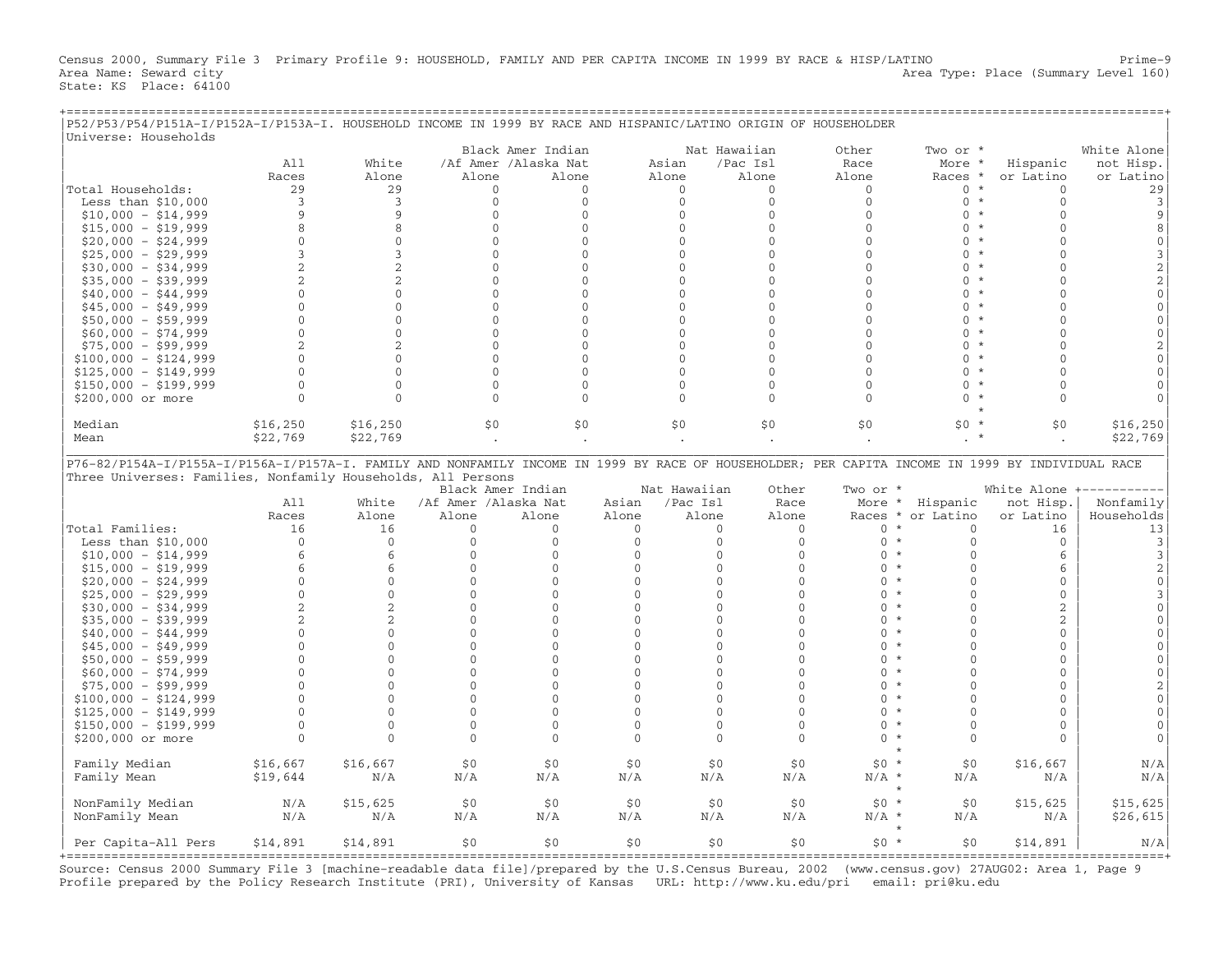Census 2000, Summary File 3 Primary Profile 10: SOURCE OF INCOME, EARNINGS; POVERTY STATUS OF PERSONS BY RACE/HISPANIC Prime−10<br>Area Type: Place (Summary Level 160) Area Type: Place (Summary Level 160) Area Type: Place (Summary Level 160) State: KS Place: 64100

| P58-P75. SOURCE OF HOUSEHOLD INCOME IN 1999                                      |                             |                | P85/PCT47. MEDIAN EARNINGS IN 1999            |                           |                                                     |                     |                     |                       | PCT50. RATIO OF INCOME IN 1999 TO POVERTY LEVEL BY AGE |                         |
|----------------------------------------------------------------------------------|-----------------------------|----------------|-----------------------------------------------|---------------------------|-----------------------------------------------------|---------------------|---------------------|-----------------------|--------------------------------------------------------|-------------------------|
| Nine Universes: Households with Income from                                      |                             |                | Univ.: Population 16 and Over with Earnings   |                           |                                                     |                     |                     |                       | Univ: Population for Whom Poverty Status is Determined |                         |
|                                                                                  | Each Specified Source       |                |                                               |                           |                                                     |                     |                     |                       |                                                        |                         |
|                                                                                  |                             |                |                                               | -Median Earnings in 1999- |                                                     |                     |                     | Under 5               | 5 to 11                                                | 12 to 17                |
|                                                                                  | Households                  | Mean           |                                               | Worked Full-time          |                                                     |                     |                     |                       |                                                        |                         |
|                                                                                  | with                        | from           |                                               | Year-round                | Total                                               |                     | Total Universe:     |                       | $\Omega$<br>$\Omega$                                   |                         |
|                                                                                  | Source                      | Source         |                                               |                           |                                                     | Under 0.50          |                     |                       | $\Omega$<br>$\Omega$                                   |                         |
|                                                                                  |                             |                | Both Sexes:                                   | \$20,313                  | \$11,042                                            | $0.50 - 0.74$       |                     |                       | $\Omega$<br>$\Omega$                                   |                         |
| Earnings                                                                         | 15                          | \$20,613       | Male                                          | \$20,625                  | \$11,875                                            | $0.75 - 0.99$       |                     |                       | $\Omega$<br>$\Omega$                                   | $\Omega$                |
|                                                                                  |                             |                | Female                                        | \$16,250                  | \$9,583                                             | $1.00 - 1.24$       |                     |                       | $\Omega$<br>$\Omega$                                   | $\Omega$                |
| Wages or Salary                                                                  | 10                          | \$18,560       |                                               |                           |                                                     | $1.25 - 1.49$       |                     |                       | $\Omega$<br>$\cap$                                     |                         |
|                                                                                  |                             |                | P88. RATIO OF INCOME IN 1999 TO POVERTY LEVEL |                           |                                                     | $1.50 - 1.74$       |                     |                       | $\Omega$<br>$\Omega$                                   |                         |
| Self Employment                                                                  | 5                           | \$24,720       | Universe: Population for Whom Poverty         |                           |                                                     | $1.75 - 1.84$       |                     |                       | $\Omega$<br>$\Omega$                                   |                         |
|                                                                                  |                             |                |                                               | Status is Determined      |                                                     | $1.85 - 1.99$       |                     |                       | $\Omega$<br>$\Omega$                                   |                         |
| Interest, Dividends,                                                             |                             |                |                                               |                           | Cumulative                                          | $2.00$ & over       |                     |                       | $\Omega$<br>$\Omega$                                   |                         |
| or Net Rental                                                                    | 9                           | \$4,722        |                                               | Persons                   | Percent                                             |                     |                     |                       |                                                        |                         |
|                                                                                  |                             |                |                                               |                           |                                                     |                     |                     | 18 to 44              |                                                        | 45 to 64 65 and Over    |
| Social Security                                                                  | 19                          | \$11,626       | Total Universe:                               | 44                        | 100.0%                                              |                     |                     |                       |                                                        |                         |
|                                                                                  |                             |                | Under 0.50                                    |                           | 0.0%<br>$\Omega$                                    |                     | Total Universe:     |                       | 5<br>14                                                | 25                      |
| Supplemental                                                                     |                             |                | $0.50 - 0.74$                                 |                           | $\Omega$<br>0.0%                                    | Under 0.50          |                     |                       | $\Omega$<br>$\Omega$                                   | $\Omega$                |
|                                                                                  | $\mathbf{3}$                |                |                                               |                           | $\Omega$                                            |                     |                     |                       | $\Omega$<br>$\Omega$                                   | $\mathbf{0}$            |
| Security (SSI)                                                                   |                             | \$6,133        | $0.75 - 0.99$                                 |                           | 0.0%<br>- 5                                         | $0.50 - 0.74$       |                     |                       | $\Omega$<br>$\Omega$                                   | $\mathbf{0}$            |
|                                                                                  |                             |                | $1.00 - 1.24$                                 |                           | 11.4%                                               | $0.75 - 0.99$       |                     |                       | $\Omega$                                               |                         |
| Public Assistance                                                                | $\overline{0}$              | $\mathcal{L}$  | $1.25 - 1.49$                                 | 18                        | 52.3%                                               | $1.00 - 1.24$       |                     |                       | $\sqrt{2}$                                             | 3                       |
|                                                                                  |                             |                | $1.50 - 1.74$                                 |                           | 54.5%<br>1                                          | $1.25 - 1.49$       |                     |                       | 2<br>$\mathcal{L}$                                     | 13                      |
| Retirement                                                                       | $\overline{4}$              | \$16,450       | $1.75 - 1.84$                                 |                           | - 5<br>65.9%                                        | $1.50 - 1.74$       |                     |                       | $\mathbf{1}$<br>$\Omega$                               | $\mathbf{0}$            |
|                                                                                  |                             |                | $1.85 - 1.99$                                 |                           | 2<br>70.5%                                          | $1.75 - 1.84$       |                     |                       | $\Omega$<br>$\Omega$                                   | 5                       |
| Other Types                                                                      | $\overline{3}$              | \$1,200        | $2.00$ & over                                 | 13                        | 100.0%                                              | $1.85 - 1.99$       |                     |                       | $\Omega$<br>$\Omega$                                   | $\sqrt{2}$              |
|                                                                                  |                             |                |                                               |                           |                                                     | $2.00$ & over       |                     |                       | $\Omega$<br>11                                         | $\overline{a}$          |
|                                                                                  |                             |                |                                               |                           |                                                     |                     |                     |                       |                                                        |                         |
| P87/P159A-I. POVERTY STATUS IN 1999 BY AGE BY RACE AND HISPANIC OR LATINO ORIGIN |                             |                |                                               |                           |                                                     |                     |                     |                       |                                                        |                         |
| Universe: Population for Whom Poverty Status is Determined                       |                             |                |                                               |                           |                                                     |                     |                     |                       |                                                        |                         |
|                                                                                  |                             |                |                                               |                           |                                                     |                     |                     |                       |                                                        |                         |
|                                                                                  |                             |                |                                               |                           | $---$ Black/African $---$                           |                     |                     | -- American Indian/-- |                                                        |                         |
|                                                                                  | $--- - -$ All Races $--- -$ |                | $---$ White Alone $---$                       |                           | American Alone                                      |                     | Alaska Native Alone |                       |                                                        | $---$ Asian Alone $---$ |
|                                                                                  | Below                       | Above          | Below                                         | Above                     | Below                                               | Above               | Below               | Above                 | Below                                                  | Above                   |
|                                                                                  |                             |                |                                               |                           |                                                     |                     |                     |                       |                                                        |                         |
| Total Universe:                                                                  | $\Omega$                    | 44             | $\Omega$                                      | 44                        | $\Omega$                                            | $\Omega$            | $\Omega$            |                       | $\Omega$<br>$\Omega$                                   |                         |
| Under 5 Years                                                                    | $\mathbf{0}$                | $\overline{0}$ | $\Omega$                                      | $\mathbf{0}$              | $\mathbf{0}$                                        | $\mathbf{0}$        | $\mathbf{0}$        |                       | $\Omega$<br>$\Omega$                                   |                         |
| 5 Years                                                                          | $\Omega$                    | $\Omega$       | $\Omega$                                      | $\Omega$                  | $\Omega$                                            | $\Omega$            | $\Omega$            |                       | $\Omega$<br>$\Omega$                                   | $\Omega$                |
| 6 to 11 Years                                                                    | $\Omega$                    | $\Omega$       | $\Omega$                                      | $\Omega$                  | $\Omega$                                            | $\Omega$            | $\Omega$            |                       | $\Omega$<br>$\Omega$                                   | $\Omega$                |
| 12 to 17 Years                                                                   | $\Omega$                    | $\overline{0}$ | $\Omega$                                      | $\Omega$                  | $\Omega$                                            | $\mathbf{0}$        | $\mathbf{0}$        |                       | $\Omega$<br>$\Omega$                                   | $\Omega$                |
| 18 to 64 Years                                                                   | $\cap$                      | 19             | $\cap$                                        | 19                        | $\Omega$                                            | $\Omega$            | $\Omega$            |                       | $\Omega$<br>$\cap$                                     |                         |
| 65 to 74 Years                                                                   | $\Omega$                    | 22             | $\Omega$                                      | 22                        | $\mathbf 0$                                         | $\Omega$            | $\Omega$            |                       | $\Omega$<br>$\Omega$                                   | $\Omega$                |
| 75 Years & Over                                                                  | $\Omega$                    | 3              | $\Omega$                                      | 3                         | $\Omega$                                            | $\Omega$            | $\Omega$            | $\Omega$              | $\Omega$                                               |                         |
|                                                                                  |                             |                |                                               |                           |                                                     |                     |                     |                       |                                                        |                         |
|                                                                                  | Native Hawaiian & Other     |                |                                               |                           |                                                     |                     |                     |                       |                                                        | $---$ White Alone $---$ |
|                                                                                  | Pacific Islander Alone      |                | -- Other Race Alone --                        |                           | $--$ Two or More Races $- *$ - Hispanic or Latino - |                     |                     |                       |                                                        | not Hispanic or Latino  |
|                                                                                  | Below                       | Above          | Below                                         | Above                     | Below                                               | Above<br>$\star$    | Below               | Above                 | Below                                                  | Above                   |
|                                                                                  |                             |                |                                               |                           |                                                     |                     |                     |                       |                                                        |                         |
| Total Universe:                                                                  | $\Omega$                    | $\Omega$       | $\Omega$                                      | $\Omega$                  | $\Omega$                                            | $\star$<br>$\Omega$ | $\Omega$            |                       | $\Omega$<br>$\Omega$                                   | 44                      |
| Under 5 Years                                                                    | $\mathbf{0}$                | $\mathbf{0}$   | $\Omega$                                      | $\Omega$                  | $\mathbf{0}$                                        | $\star$<br>$\Omega$ | $\mathbf{0}$        |                       | $\mathbf{0}$<br>$\Omega$                               | $\Omega$                |
| 5 Years                                                                          | $\Omega$                    | $\Omega$       | $\cap$                                        | $\cap$                    | $\Omega$                                            | $\star$<br>$\Omega$ | $\Omega$            |                       | $\Omega$<br>$\cap$                                     | $\Omega$                |
| 6 to 11 Years                                                                    | $\Omega$                    | $\mathbf{0}$   | $\Omega$                                      | $\Omega$                  | $\Omega$                                            | $\Omega$            | $\mathbf{0}$        |                       | $\Omega$<br>$\Omega$                                   | $\mathbf{0}$            |
| 12 to 17 Years                                                                   | $\mathbf{0}$                | $\mathbf{0}$   | $\Omega$                                      | $\Omega$                  | $\Omega$                                            | $\star$<br>$\Omega$ | $\mathbf{0}$        |                       | $\mathbf{0}$<br>$\Omega$                               | $\mathbf{0}$            |
| 18 to 64 Years                                                                   | $\Omega$                    | $\Omega$       | $\Omega$                                      | $\Omega$                  | $\Omega$                                            | $\star$<br>$\Omega$ | $\Omega$            |                       | $\Omega$<br>$\Omega$                                   | 19                      |
| 65 to 74 Years                                                                   | $\mathbf{0}$                | $\Omega$       | $\Omega$                                      | $\Omega$                  | $\Omega$                                            | $\Omega$            | $\Omega$            |                       | $\Omega$<br>$\Omega$                                   | 22                      |
| 75 Years & Over                                                                  | $\Omega$                    | $\Omega$       | $\cap$                                        | $\cap$                    | $\cap$                                              | $\cap$              | $\cap$              | $\cap$                | $\cap$                                                 | $\mathbf{z}$            |

Source: Census 2000 Summary File 3 [machine−readable data file]/prepared by the U.S.Census Bureau, 2002 (www.census.gov) 27AUG02: Area 1, Page 10 Profile prepared by the Policy Research Institute (PRI), University of Kansas URL: http://www.ku.edu/pri email: pri@ku.edu